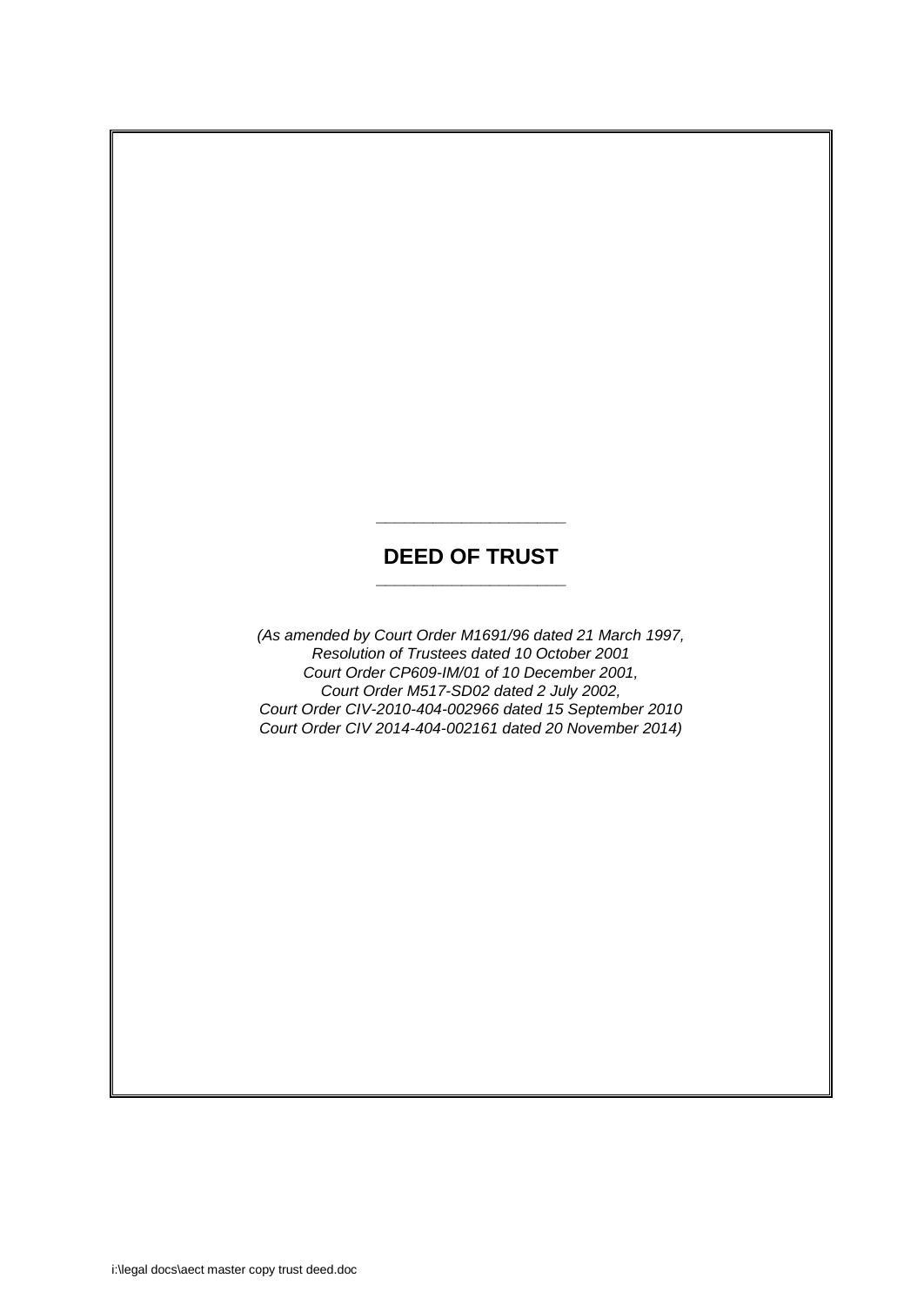# **TABLE OF CONTENTS**

| 1.  |                                                                             |  |
|-----|-----------------------------------------------------------------------------|--|
|     | 1.1                                                                         |  |
|     | 1.2                                                                         |  |
|     | 1.3                                                                         |  |
| 2.  |                                                                             |  |
|     | 2.1                                                                         |  |
|     | 2.2                                                                         |  |
|     | 2.3                                                                         |  |
| 3.  |                                                                             |  |
|     | 3.1                                                                         |  |
|     | 3.2                                                                         |  |
|     | 3.3                                                                         |  |
|     |                                                                             |  |
| 4.  |                                                                             |  |
|     | 4.1                                                                         |  |
| 5.  |                                                                             |  |
|     | 5.1                                                                         |  |
| 6.  |                                                                             |  |
|     | 6.1                                                                         |  |
| 7.  |                                                                             |  |
|     | 7.1                                                                         |  |
| 8.  |                                                                             |  |
|     | 8.1                                                                         |  |
|     | 8.2                                                                         |  |
|     | 8.3                                                                         |  |
|     | 8.4                                                                         |  |
|     | 8.5                                                                         |  |
| 9.  |                                                                             |  |
|     | 9.1                                                                         |  |
| 10. |                                                                             |  |
|     | 10.1                                                                        |  |
| 11. |                                                                             |  |
|     | 11.1                                                                        |  |
|     | 11.2                                                                        |  |
|     |                                                                             |  |
|     | 11.3                                                                        |  |
|     | 11.4                                                                        |  |
|     | 11.5                                                                        |  |
|     | 11.6                                                                        |  |
|     | 11.7                                                                        |  |
| 12. | INFORMATION TO CONSUMERS.                                                   |  |
|     |                                                                             |  |
| 13. |                                                                             |  |
|     | 13.1                                                                        |  |
| 14. |                                                                             |  |
|     |                                                                             |  |
| 15. |                                                                             |  |
|     | 15.1                                                                        |  |
|     | 15.2                                                                        |  |
|     | 15.3                                                                        |  |
| 16. |                                                                             |  |
|     | 16.1                                                                        |  |
|     | 16.2                                                                        |  |
| 17. |                                                                             |  |
|     |                                                                             |  |
|     | 17.1                                                                        |  |
|     |                                                                             |  |
|     | RULES GOVERNING APPOINTMENT, RETIREMENT, AND PROCEEDINGS OF THE TRUSTEES 14 |  |
| 1.  |                                                                             |  |
|     | 1.1                                                                         |  |
|     | 1.2                                                                         |  |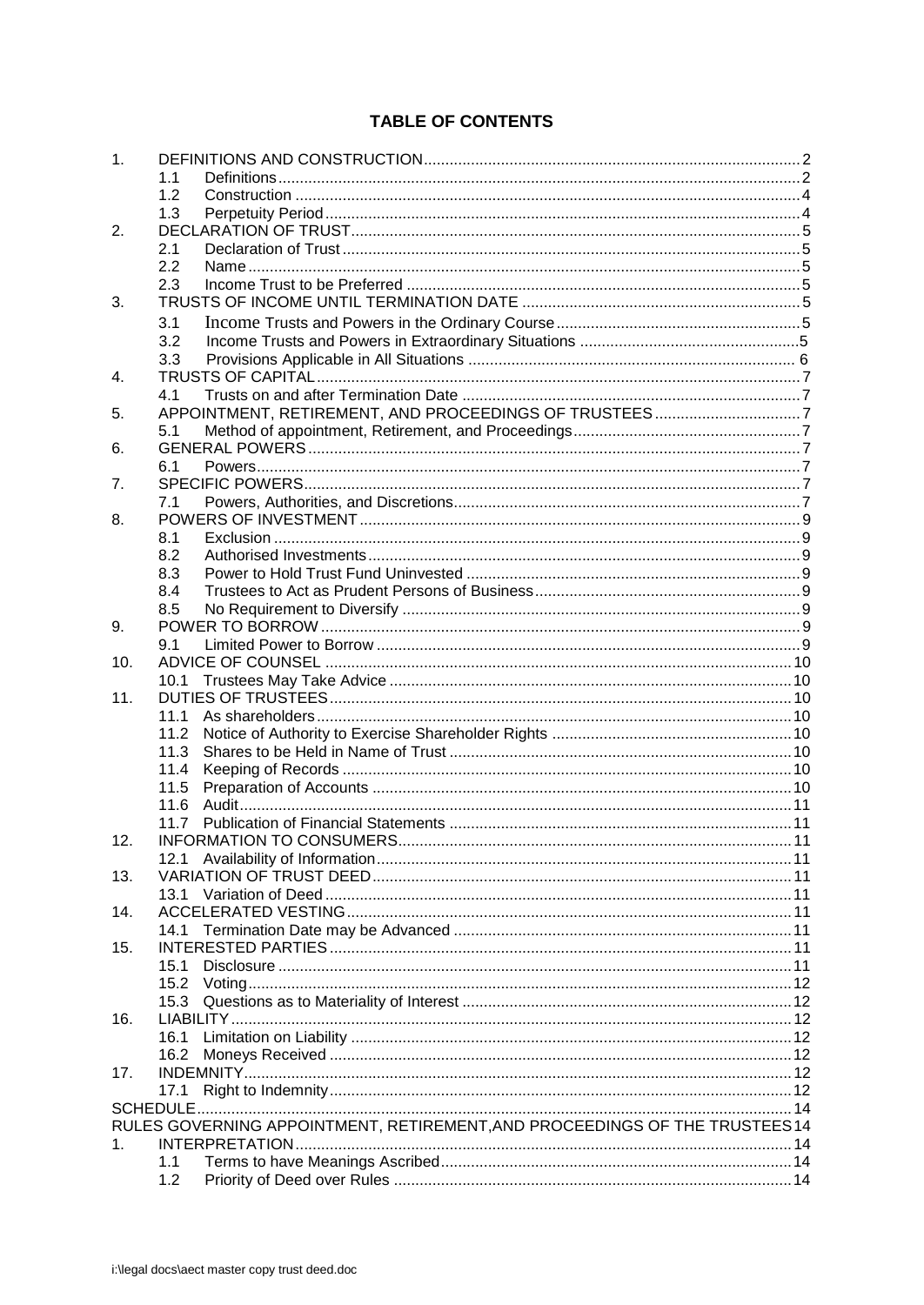| 2.  |          |  |
|-----|----------|--|
|     | 2.1      |  |
|     | 2.2      |  |
|     | 2.3      |  |
|     | 2.4      |  |
|     | 2.5      |  |
|     | 2.6      |  |
|     | 2.7      |  |
|     | 2.8      |  |
|     | 2.9      |  |
|     | 2.10     |  |
|     | 2.11     |  |
|     | 2.12     |  |
|     |          |  |
|     | 2.13     |  |
|     | 2.14     |  |
|     | 2.15     |  |
|     | 2.16     |  |
|     | 2.17     |  |
|     | 2.18     |  |
|     | 2.19     |  |
|     | 2.20     |  |
|     | 2.21     |  |
|     | 2.22     |  |
|     | 2.23     |  |
|     | 2.24     |  |
|     | 2.25     |  |
|     | 2.26     |  |
|     | 2.27     |  |
|     | 2.28     |  |
|     | 2.29     |  |
| 3.  |          |  |
|     | 3.1      |  |
| 4.  |          |  |
|     | 4.1      |  |
|     | 4.2      |  |
|     |          |  |
|     | 4.3      |  |
| 5.  |          |  |
|     | 5.1      |  |
| 6.  |          |  |
|     | 6.1      |  |
| 7.  |          |  |
|     | 7.1      |  |
| 8.  |          |  |
|     | 8.1      |  |
|     | 8.2      |  |
| 9.  |          |  |
|     | 9.1      |  |
| 10. |          |  |
|     | 10.1     |  |
| 11. |          |  |
|     | 11.1     |  |
|     |          |  |
|     |          |  |
| 12. | MEETINGS |  |
|     |          |  |
|     | 12.1     |  |
|     | 12.2     |  |
| 13. |          |  |
|     | 13.1     |  |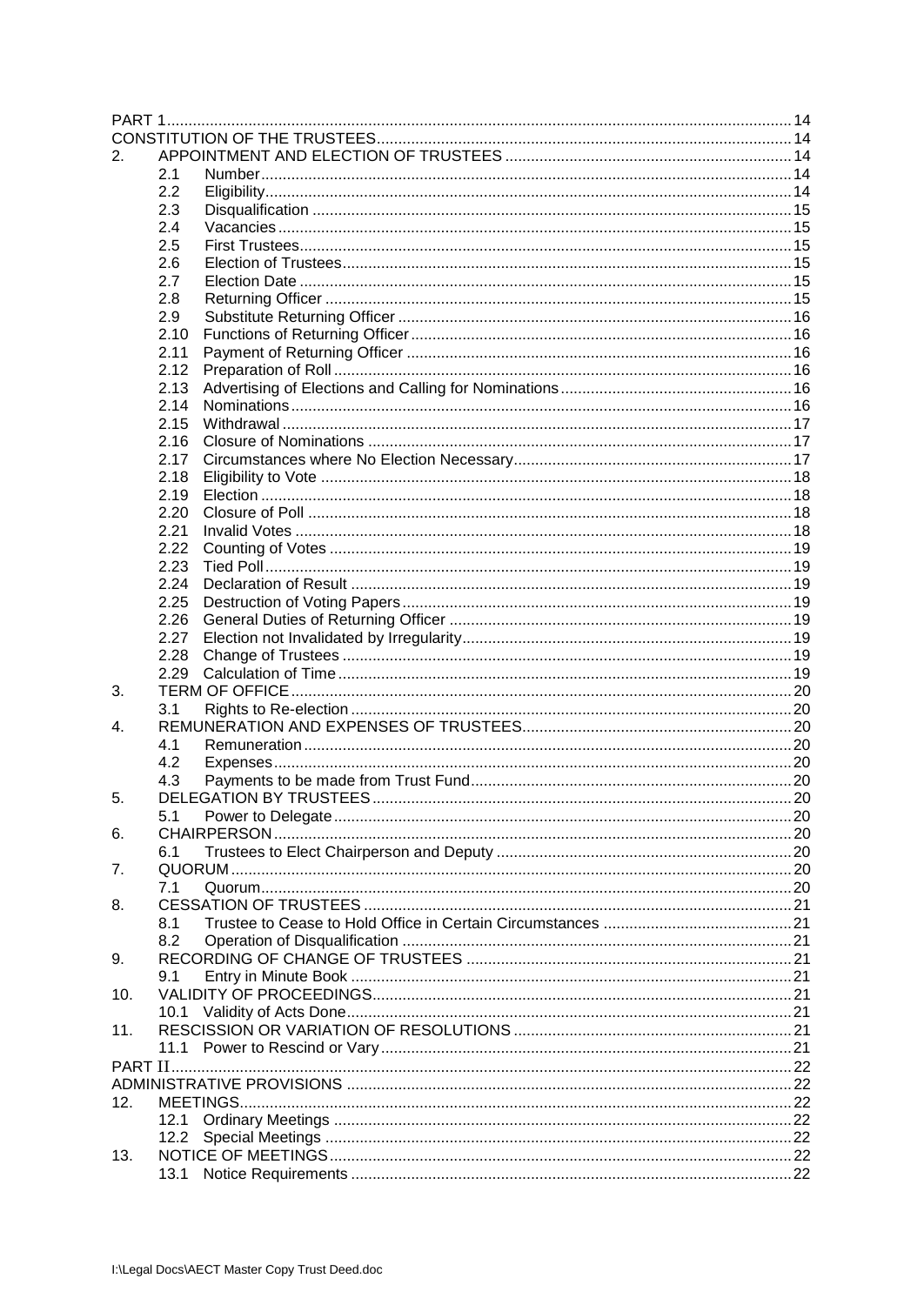| 14.             |      |  |
|-----------------|------|--|
|                 |      |  |
| 15.             |      |  |
|                 |      |  |
| 16.             |      |  |
|                 | 161  |  |
|                 | 16.2 |  |
|                 |      |  |
| 17 <sub>1</sub> |      |  |
|                 |      |  |
| 18.             |      |  |
|                 |      |  |
|                 |      |  |
| 19.             |      |  |
|                 |      |  |
| 20.             |      |  |
|                 |      |  |
| 21.             |      |  |
|                 |      |  |
|                 |      |  |
|                 |      |  |
| 22.             |      |  |
|                 | 22.1 |  |
|                 |      |  |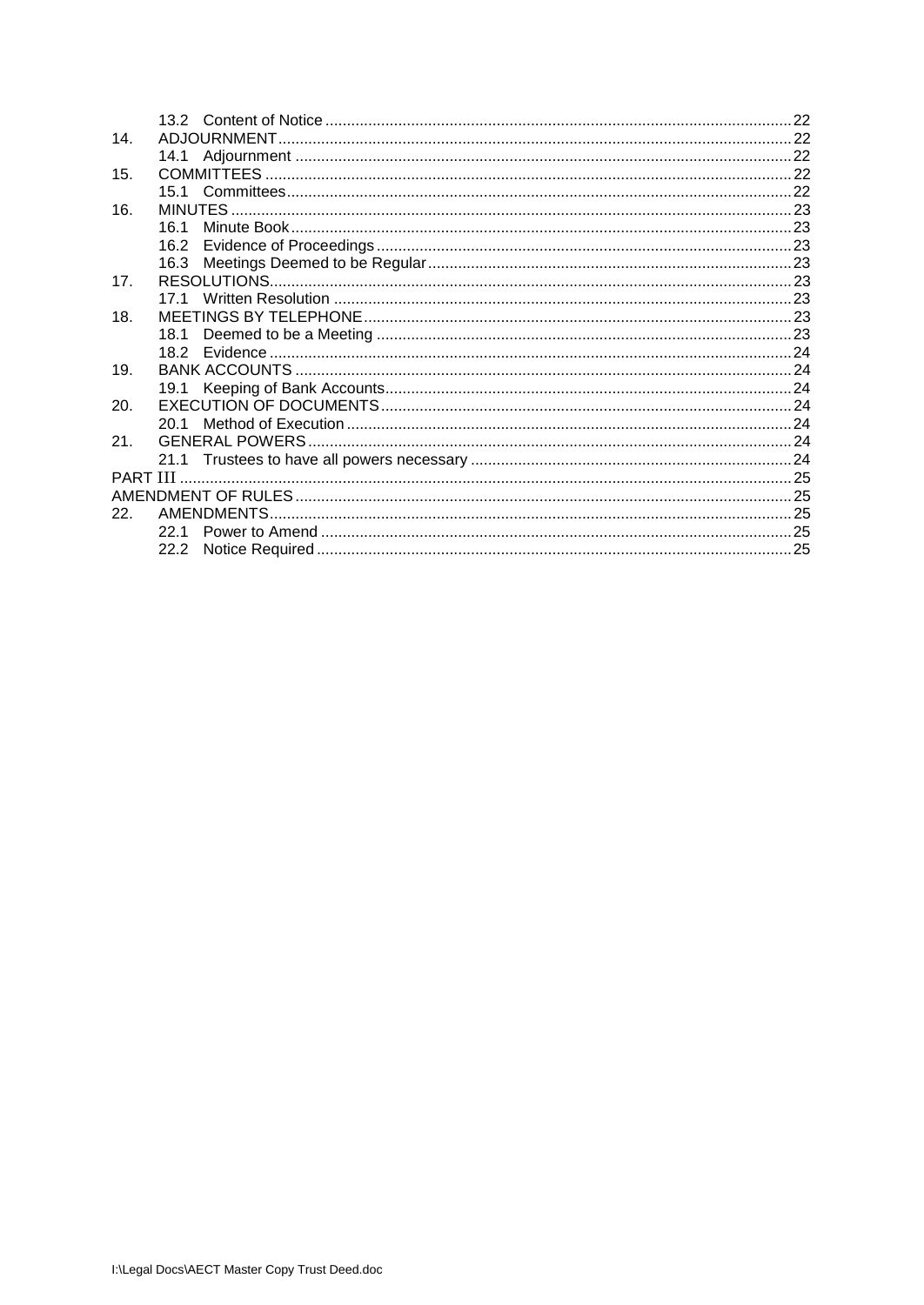## **AUCKLAND ENERGY CONSUMER TRUST**

## **BETWEEN**

**PETER FRANKLIN O'BRIEN** of Papakura, Chartered Accountant, and

**FREDERICK JOSEPH BURNARD BEATTIE** of Auckland, Company Director (together "the Settlors")

**A N D**

**FREDERICK JOSEPH BURNARD BEATTIE** of Auckland, Company Director

**WILLIAM KEITH ALLAN BERRY** of Thames, Orchardist

**SUZANNE SHIRLEY CORBETT** of Waiwera, Councillor

**PATRICK EAMON DEMPSEY** of Auckland, Retired Electrical Engineer

**AILSA PATRICIA DUFFY** of Wellington, Crown Counsel

**BRYAN WALLACE HERBERT** of Auckland, Company Director

**STANLEY ARTHUR LAWSON** of Auckland, Retired Manager

**PETER FRANKLIN O'BRIEN** of Papakura, Chartered Accountant

**ROBERT CORBETT WESTERN** of Auckland, Engineer

(hereinafter, together with their successors in office, called "the Trustees")

## **WHEREAS**

- A. The Auckland Electric Power Board, duly constituted under the provisions of the Auckland Electric Power Board Act 1978, is the beneficial owner of **MERCURY ENERGY LIMITED**, a registered company limited by shares.
- B. Pursuant to the Energy Companies Act 1992, the Minister responsible for the administration of the Act has approved the establishment plan prepared and submitted by the Board in respect of the Company, which establishment plan provides for the allocation of shares in the Company to the Trustees upon the terms set out in this Deed.
- C. The Settlors wish to establish a consumer trust to be known as the **AUCKLAND ENERGY CONSUMER TRUST**, in terms of which the Trustees shall acquire those shares in the Company which are to be vested in them pursuant to the establishment plan.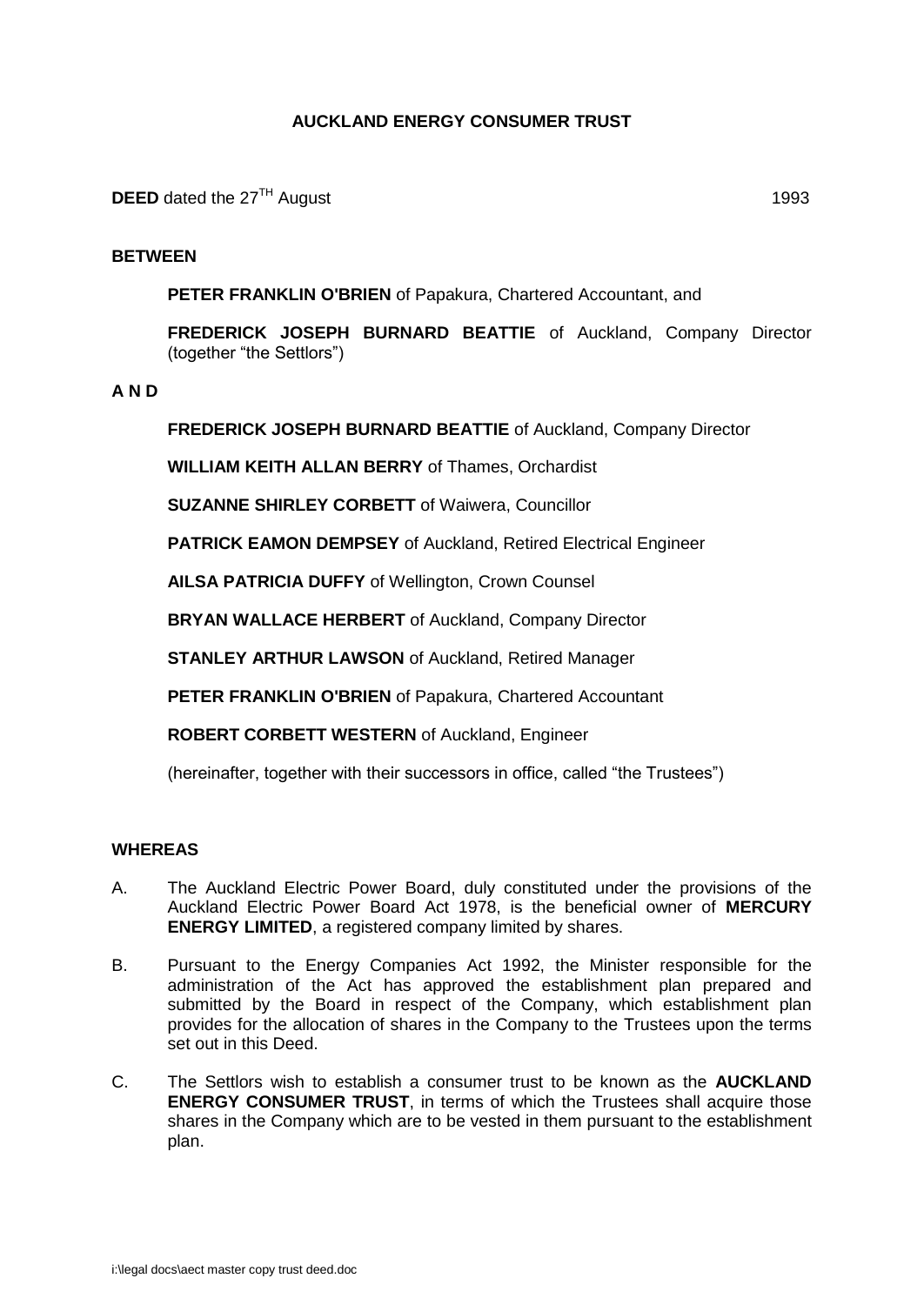D. The Settlors have paid into the Joint names of the Trustees the sum of \$10 to be held by the Trustees upon the trusts and with and subject to the powers and discretions set out in, or to be implied from, this Deed.

## **NOW THEREFORE THIS DEED WITNESSES**

### <span id="page-5-0"></span>1. **DEFINITIONS AND CONSTRUCTION**

#### <span id="page-5-1"></span>1.1 **Definitions**

In this Deed, unless the context otherwise requires:

"Act" means the Energy Companies Act 1992.

"Balance Date" means 31 March or any other date adopted from time to time by the Company as the end of its Financial Year.

"Bank" means any bank listed in the register of registered banks referred to in section 69, Reserve Bank of New Zealand Act 1989.

"Board" means the Auckland Electric Power Board constituted by section 5, Auckland Electric Power Board Act 1978.

"Capital Beneficiaries" means those Local Authorities which, as at the Termination Date, shall have within their districts or boundaries any part of the District.

"Closure of the Poll" means closure of the poll in terms of Rule 2.20 of the Schedule.

*"Company" means Vector Limited and/or any subsidiary thereof, and/or any related company, either of the company or any subsidiary thereof, and includes any successor of the company or any company arising out of any reconstruction, amalgamation or merger of the company.* (Amended 10/10/01)

"Consumer" means an Income Beneficiary. (Amended 21/6/02)

"Declaration of Result" means a declaration of result in terms of Rule 2.24 of the Schedule:

"Deed" means this deed and any amendments thereto.

"Distribution Roll" means a list of the names and addresses of all Consumers as at the date of preparation of that list, to be prepared by the Company at the Trustees' request, and to incorporate such particulars as maybe necessary to enable the Trustees to effect a distribution of income in terms of clause 3.1, the particulars to relate to the period subsequent to the date at which the preceding Distribution Roll was prepared (or in the case of the first Distribution Roll to relate to the period commencing with the date on which the Board's undertaking shall have vested in the Company).

"District" means the area over which the Board, at the time of the vesting of the Board's undertaking in the Company, was authorised to supply electricity pursuant to the licence granted to the Board under section 20, Electricity Act 1968.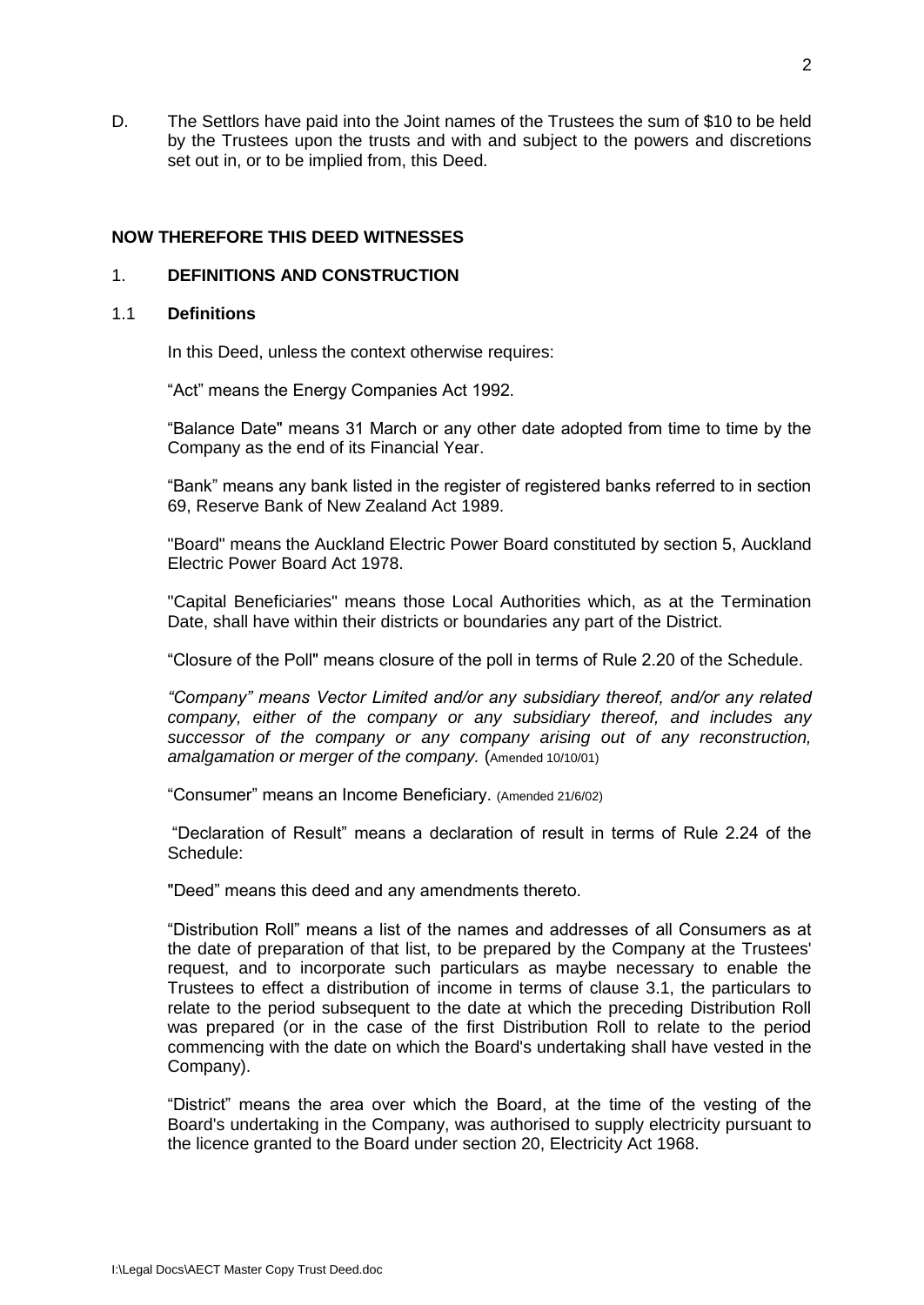"Dividends" in relation to the Company, means any distributions paid in cash or otherwise made by the Company to the Trustees as holders, under this Deed, of shares in the Company.

"Election Date" means an election date in terms of Rule 2.7 of the Schedule.

"Financial Year" means any year or other accounting period of the Company which ends on a Balance Date.

"ICP" means an Installation Control Point number, or other unique identifier, assigned by the Company to a Point of Connection with a premises. (Added 21/6/02)

"Income Beneficiary" means a person who:

- (a) is an end-consumer shown in the records of the Company as the holder of an ICP;
- (b) has the Point of Connection for that ICP located within the District; and
- (c) is liable to pay for electricity and/or lines services supplied to the Point of Connection for that ICP regardless of whether that liability arises pursuant to a contract with the Company or indirectly pursuant to a contract with a third party or otherwise. (Amended 20/11/14)

"Line Function Services" means:

- (a) The provision and maintenance of works for the conveyance of electricity;
- (b) The operation of such works, including the control of voltage and assumption of responsibility for losses of electricity.

"Local Authorities" means the Auckland City Council, the Manukau City Council, and the Papakura District Council, and/or any successor or successors of the same which shall have the responsibility for carrying out the primary local government functions discharged as at the date hereof by those Councils.

"Meeting" means any meeting of the shareholders of the Company.

"Member" in relation to a Local Authority, means an elected or appointed member, and includes any mayor, chairperson, or councillor.

"Month" means a calendar month.

"Persons" includes individuals, firms, companies, other incorporated bodies, unincorporated bodies, and Local Authorities.

"Point of Connection" in relation to any premises means the point at which the electricity lines and fittings of the Company used or intended to be used for the purposes of supplying electricity to those premises are connected to lines serving and entering those premises. (Amended 21/6/02)

"Register of Members" means the Register of Members of the Company.

"Related Company" has the same meaning as in section 2(5), Companies Act 1955.

"Roll" means the roll of consumers referred to in Rule 2.12 of the Schedule.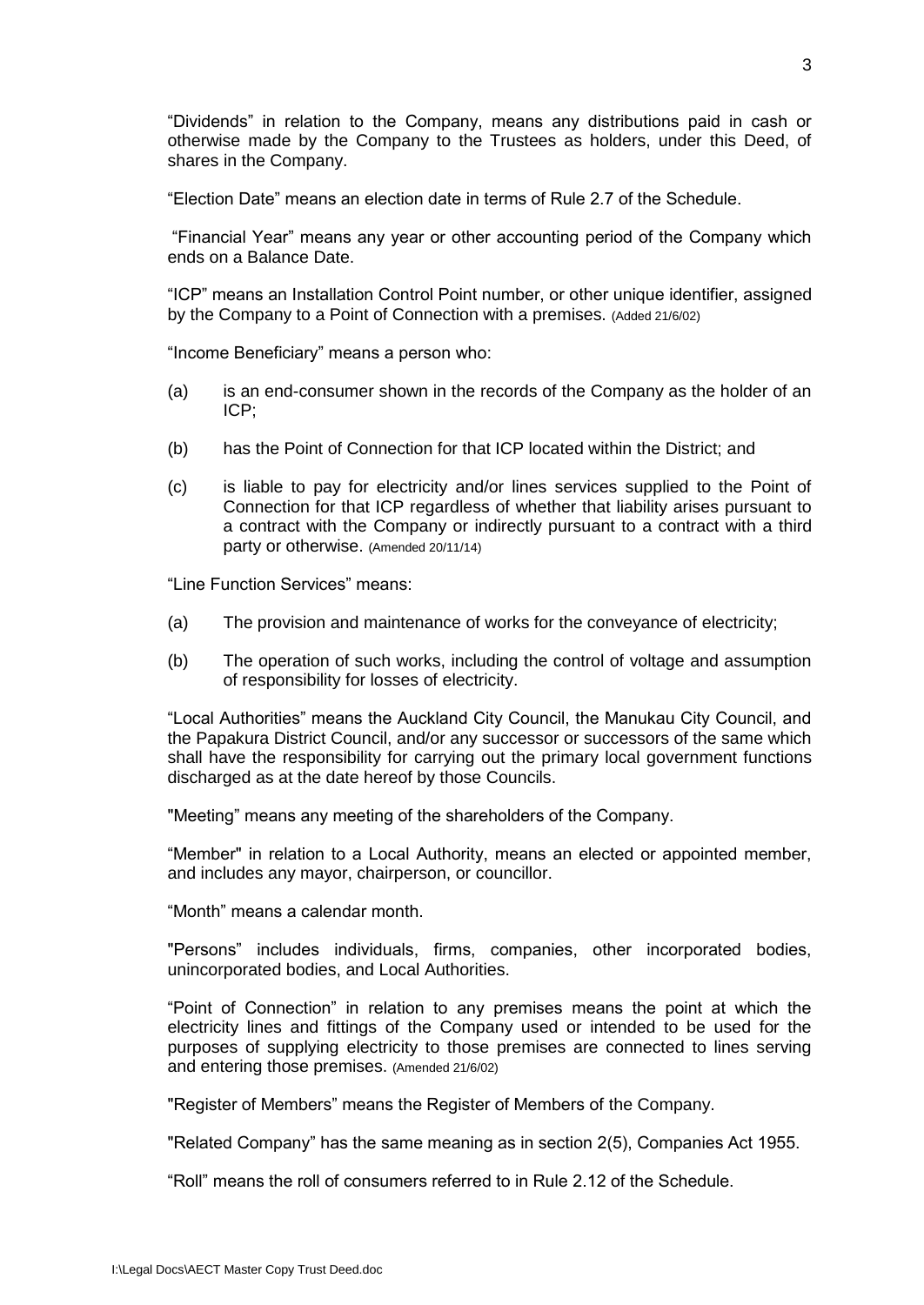"Schedule" means the schedule to this Deed, which schedule forms part of this Deed.

"Subsidiary" has the same meaning as in section 158, Companies Act 1955.

"Termination Date" means the earlier of the expiration of the Perpetuity Period or such other date as may be established pursuant to clause 14.

"Trust" means the Auckland Energy Consumer Trust as established by this Deed.

"Trustees" means the trustees for the time being of the Trust.

"Trust Fund" means the sum of \$10 as referred to in the recitals to this Deed, together with all property which may in the future be received or acquired by the Trustees from any source whatever for the purposes of the Trust, the money and investments from time to time representing such property and, unless inconsistent with the context, the income from such property, and also includes the shares in the Company to be vested in the Trustees by Order in Council made in accordance with section 47 of the Act.

"Trustee Act" means the Trustee Act 1956.

"Working day" means any day of the week other than Saturday or Sunday and excluding Good Friday, Easter Monday, Anzac Day, the day appointed for the observance of the Sovereign's Birthday, Labour Day, Waitangi Day, Auckland Anniversary Day, and any day falling within the period commencing on 24 December in any year and ending on 5 January in the following year.

"Year" means any period of 12 consecutive months.

### <span id="page-7-0"></span>1.2 **Construction**

In this Deed, unless the context otherwise requires:

- (a) References to the singular include the plural and vice versa:
- (b) Headings, and the index, are for convenience only and shall not affect interpretation:
- (c) References to clauses are references to clauses of this Deed, and references to rules are references to rules in the Schedule:
- (d) References to an Act include Regulations, Orders and notices made under or pursuant to such Act;
- (e) Words, terms or expressions which are defined in the Act but which are not defined in this Deed shall have the meanings attributed to them in the Act.

## <span id="page-7-1"></span>1.3 **Perpetuity Period**

In terms of section 6, Perpetuities Act 1964, the perpetuity period applicable to the disposition made hereunder shall be a period of 80 years commencing from the date of execution hereof.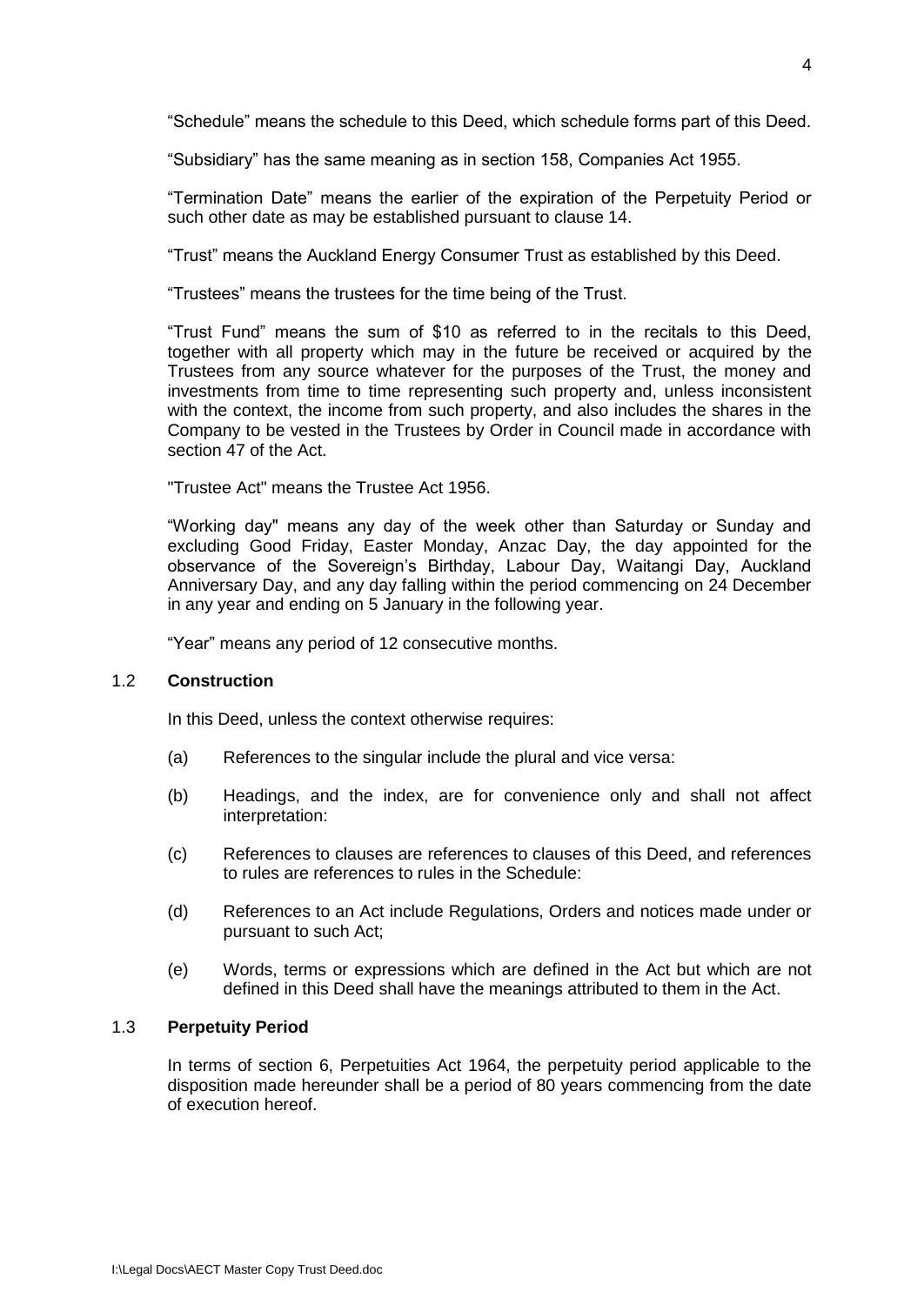## <span id="page-8-1"></span><span id="page-8-0"></span>2. **DECLARATION OF TRUST**

#### 2.1 **Declaration of Trust**

The Settlors direct and declare, and the Trustees declare and acknowledge, that the Trustees shall stand possessed of the Trust Fund upon the trusts, and with and subject to the powers and discretions, contained in, or to be implied from, this Deed.

#### <span id="page-8-2"></span>2.2 **Name**

The trust established by this Deed shall be known as the **AUCKLAND ENERGY CONSUMER TRUST**. The name of the Trust may be changed from time to time by a resolution of the Trustees.

### <span id="page-8-3"></span>2.3 **Income Trust to be Preferred**

Where in this Deed the Trustees are required or empowered to exercise any discretion, the Trustees shall be entitled to prefer the interests of Consumers over the interests of the Capital Beneficiaries.

## <span id="page-8-4"></span>3. **TRUSTS OF INCOME UNTIL TERMINATION DATE**

### <span id="page-8-5"></span>3.1 **Income Trusts and Powers in the Ordinary Course**

The Trustees shall stand possessed of the income derived from the Trust Fund during each Financial Year on, and subject to, the trusts and powers set out in clause 3.:

### (a) **Powers in Respect of Remuneration and Expenses**

To make provision for the payment of, and to pay therefrom, the costs of administering the Trust, including the remuneration, allowances, and expenses payable to the Trustees under this Deed.

### (b) **Trust for Distribution of Income Generally**

At such time or times, up to the end of the next succeeding Financial Year, and in such manner, as they determine: the Trustees shall pay,appropriate, or apply the net balance, to, or for the benefit of, the Consumers severally and absolutely.

### (c) **Powers in Respect of Distribution of Income Generally**

In, and for the purposes of, making any such distribution, the Trustees may:

- (I) Differentiate as they think fit between Consumers, or groups of Consumers, including, for example, by reference to the relative contributions to the Company's profit of Consumers in each of the tariff categories prescribed by the Company.
- (ii) Identify the Consumers, and categories thereof, by arranging for the preparation of a Distribution Roll as at such date as they shall specify, provided that date shall be no more than three calendar months before the date of each such payment, appropriation, or application.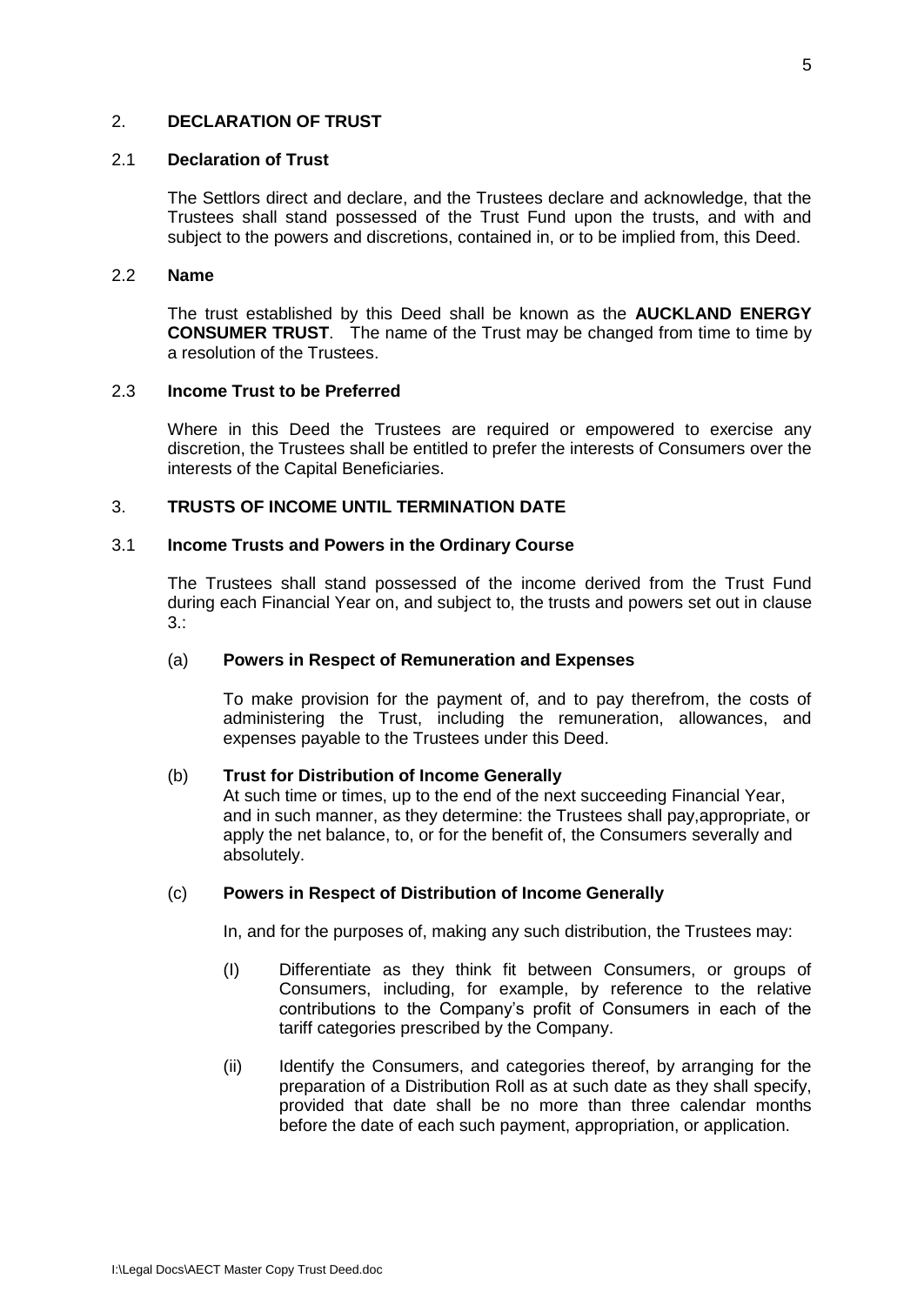### 3.2 **Income Trusts and Powers in Extraordinary Situations**

The provisions of sub-clause 3.1 shall be modified or supplemented as follows in the following situations:

## (a) **Where Distribution not in the Interests of Consumers**

Notwithstanding sub-clause 3.1, if they consider it to be insufficient to justify the costs of distribution, the Trustees may retain and accumulate any, or any part of any, otherwise distributable income, and treat it as income derived in the next succeeding Financial Year.

## (b) **Unclaimed Payments**

Any payment of income which shall have been returned unclaimed, and which shall have remained unclaimed for two years, shall be forfeit and held on the income trusts of sub-clause 3.1. Pending such forfeiture it shall be held in an unclaimed moneys account by the Trustees, and the income arising from that account shall be treated as income derived by the Trust Fund.

## (c) **Income Trusts and Powers on Termination Date**

At the Termination Date, the Trustees shall hold any undistributed income derived at, or accruing to, that date, and, notwithstanding sub-clause 3.2(b), shall hold also any unclaimed but not yet forfeited income: on trust for payment, appropriation, or application to, or for the benefit of, the Consumers on the same terms, mutatis mutandis, as appear in sub-clause 3.1(b).

### 3.3 **Provisions Applicable in all Situations**

### (a) **Trusteeship no Disqualification**

The holding of office as a Trustee shall not debar any Consumer from participation in, or receipt of, any payment, appropriation, or application of income to, or for the benefit of, Consumers.

## (b) **Joint Consumers**

Where any Consumers are entitled jointly to the benefit of any resolution by the Trustees to pay, appropriate, or apply any income, the Trustees may pay, appropriate, or apply that income to, or for the benefit of, such one or more of those Consumers as they shall think fit.

### (c) **No Interest Payable**

No Consumer shall have any right to interest in respect of any payment, appropriation, or application of income to, or for the benefit of, Consumers.

### (d) **Receipt or Discharge not Required**

The Trustees shall not be required to obtain any receipt or discharge in respect of any income paid, applied, or appropriated to, or for the benefit of, any Consumer.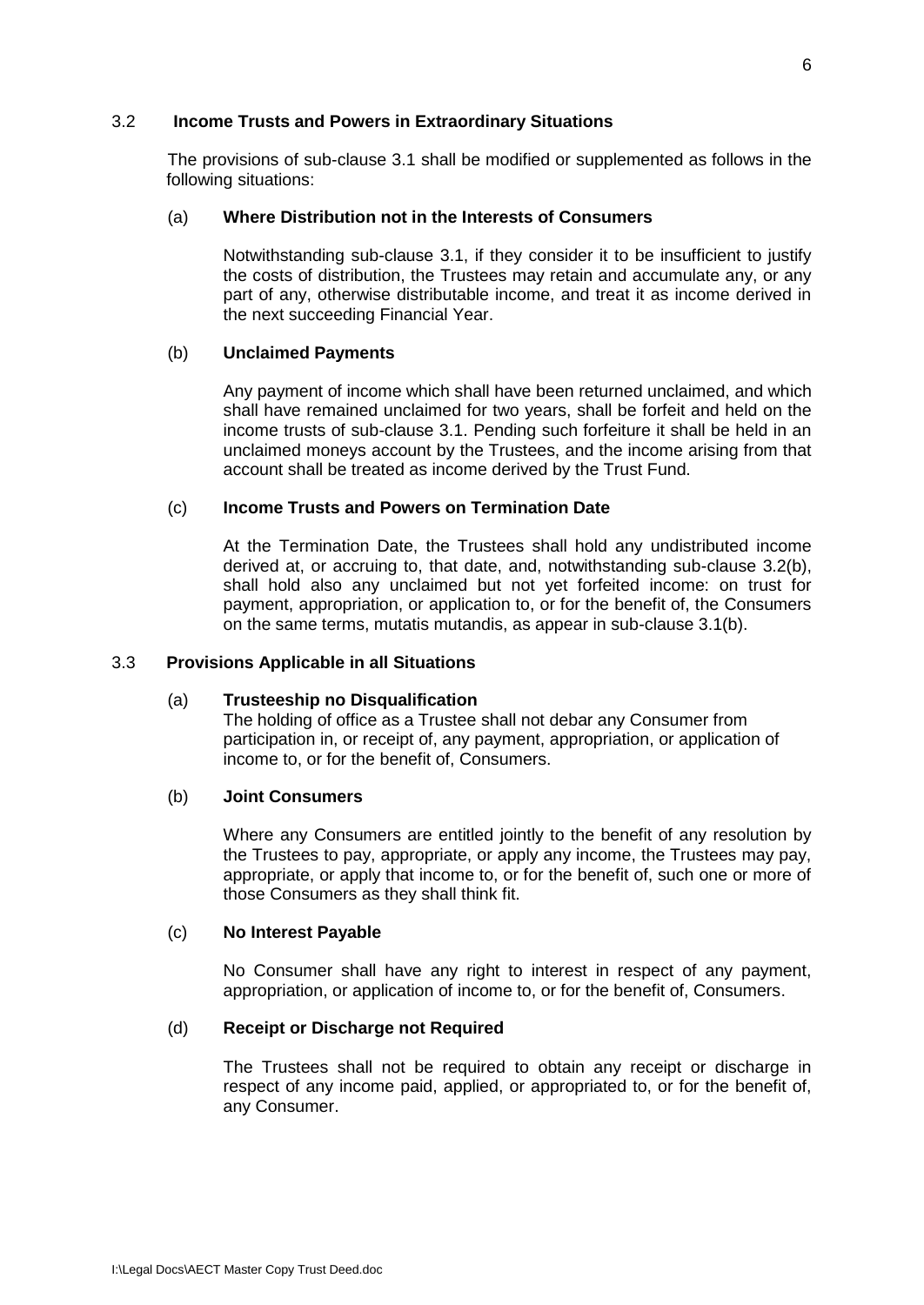### (e) **Exoneration of Trustees**

For the purposes of sub-clause 3.1, the Trustees will not be liable to any Consumer in respect of any form of distribution for which the Consumer shall have given them, and shall not have revoked, a written authority. (Amended 15/9/2010)

## <span id="page-10-0"></span>4. **TRUSTS OF CAPITAL**

### <span id="page-10-1"></span>4.1 **Trusts on and after Termination Date**

With effect from the Termination Date, the Trustees shall stand possessed of the corpus of the Trust Fund, upon trust to pay, apply, or appropriate the same to the Capital Beneficiaries and, if more than one Capital Beneficiary, then in such proportion as the number of Consumers having *points of connection* within the district or boundaries of that Capital Beneficiary bears to the total number of Consumers within the District. **Provided** that if, at the Termination Date, there shall be no Local Authorities having within their districts or boundaries any part of the District, the Trustees shall stand possessed of the corpus of the Trust Fund, upon trust to pay, apply, or appropriate the same to the Crown. (Amended 10/10/01)

## <span id="page-10-2"></span>5. **APPOINTMENT, RETIREMENT, AND PROCEEDINGS OF TRUSTEES**

### <span id="page-10-3"></span>5.1 **Method of appointment, Retirement, and Proceedings**

The Rules set forth in the Schedule (with such amendments, deletions and additions as may be made pursuant to this Deed or at law) shall, upon the execution of this Deed, govern the appointment, retirement, and proceedings of the Trustees, and ancillary matters.

### <span id="page-10-4"></span>6. **GENERAL POWERS**

## <span id="page-10-5"></span>6.1 **Powers**

Except as otherwise specified in this Deed, the Trustees may exercise all of the powers, authorities, and discretions conferred upon them by this Deed, which powers, authorities, and discretions shall be in addition to and not by way of limitation of those conferred upon the Trustees by the Trustee Act.

### <span id="page-10-6"></span>7. **SPECIFIC POWERS**

### <span id="page-10-7"></span>7.1 **Powers, Authorities, and Discretions**

The Trustees shall have, and may exercise, the specific powers, authorities, and discretions as set out in this Clause 7.1:

## (a) **To Appoint Directors**

To appoint such directors of the Company as they may be entitled to appoint in accordance with the articles of association thereof, provided that not more than two of any such appointees shall be Trustees.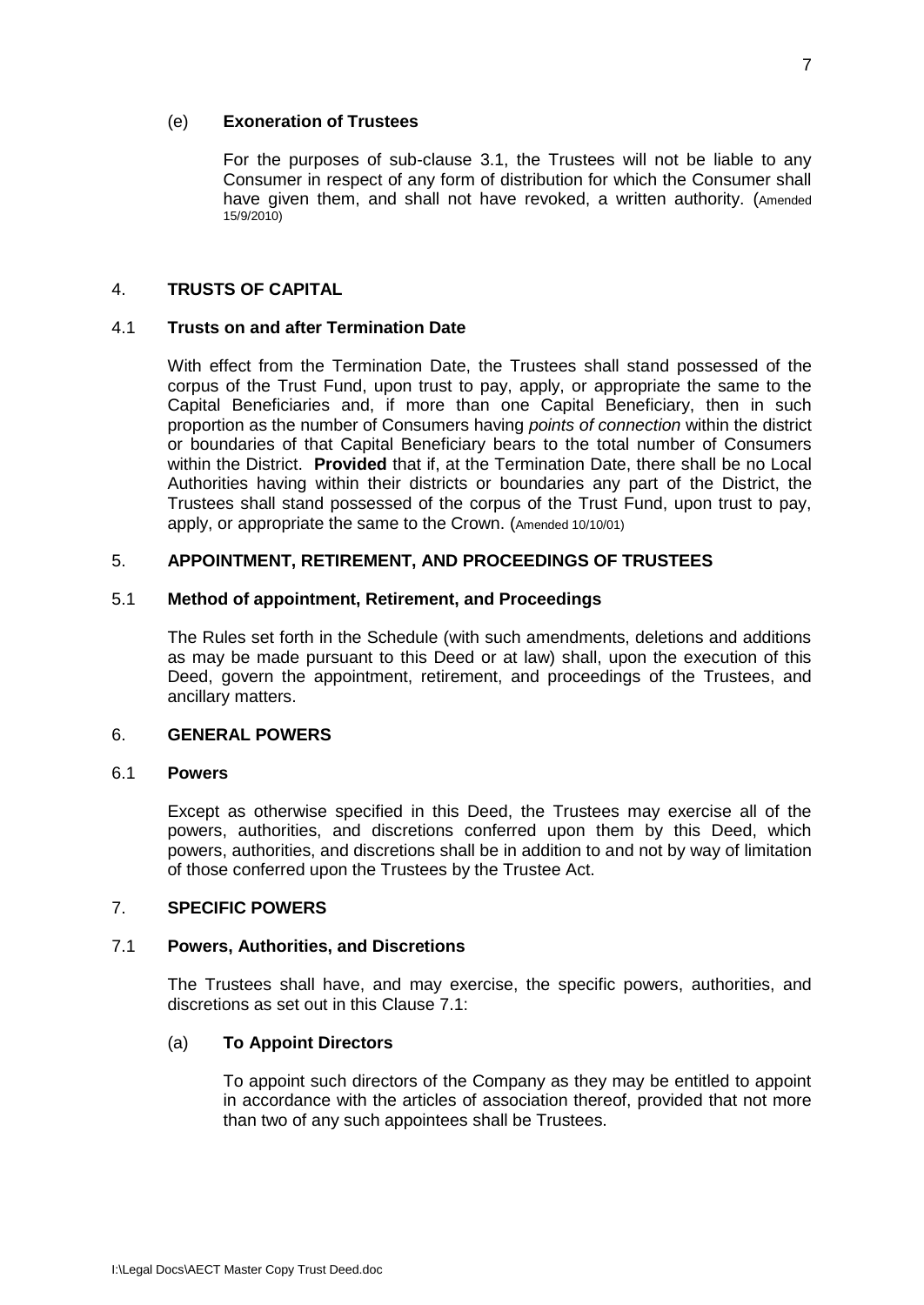### (b) **To Appoint Secretary**

To appoint, at such remuneration and upon such conditions as they may think fit, any person, other than a Trustee, as secretary of the Trust, and to remove such person and appoint a replacement secretary as and when they think fit.

## (c) **To Employ**

To employ at such remuneration and upon such conditions as they may think fit, any person to perform any service relating to the Trust, including the receipting and paying of money, the Trustees not to be liable for any loss arising from the actions of any such employee.

## (d) **To Appoint Custodian Trustee**

To appoint any corporation to be a custodian trustee at the Trust Fund, pursuant to the powers conferred by section 50 of the Trustee Act.

## (e) **To Invest**

To invest or reinvest all or any part of the Trust Fund, whether income or capital not immediately required for the purposes of the Trust, in any form of investment authorised by this Deed.

## (f) **To Operate Bank Accounts**

At any time to open an account or accounts in the name of the Trust at any Bank (and to overdraw any such account with or without giving any security) and, in addition to the powers conferred by section 81 of the Trustee Act, to make arrangements with any Bank for the Trustees or any two or more of them (as authorised in writing by all of the Trustees) to operate upon any such account.

## (g) **To Determine Status of Funds**

To determine, for the purposes of this Deed, whether any money or property is to be considered as income or capital notwithstanding any opinion of the Company or of any other person as to such matter, and to determine what expenses are to be paid out of income and capital respectively, and also to apportion payments, and every such determination or apportionment shall be final and binding on all persons beneficially interested in the Trust Fund.

### (h) **To Exercise Powers as Shareholder**

To exercise, as the Trustees in their absolute discretion shall think fit, all of the powers attaching to any shares in the Company forming part of the Trust Fund.

### (i) **To Take Up Rights as Shareholder**

To accept or take up any bonus shares or other benefits or entitlements given by any company in respect of any shares held as part of the Trust Fund.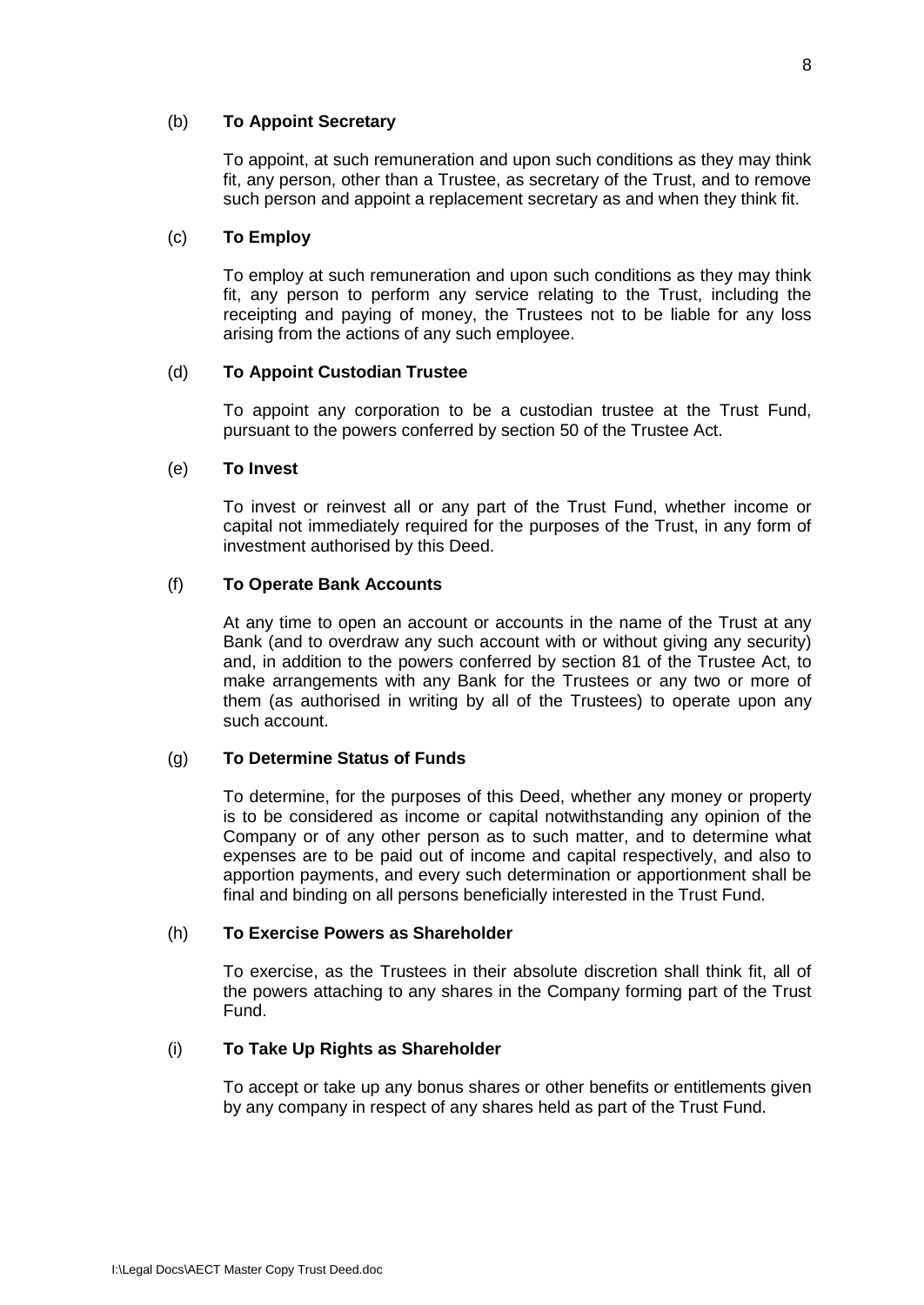### <span id="page-12-1"></span><span id="page-12-0"></span>8. **POWERS OF INVESTMENT**

### 8.1 **Exclusion**

The power to invest given to the Trustees by section 13A(1) of the Trustee Act is hereby excluded.

## <span id="page-12-2"></span>8.2 **Authorised Investments**

The Trustees may invest all or any part of the Trust Fund in all or any of the following investments:

- (a) Shares or other equity securities, or debt securities, of the Company;
- (b) Stock, funds or other securities of the New Zealand Government;
- (c) Interest bearing deposits or foreign currency deposits with any Bank;
- (d) Any debt or equity instrument with any domestic or international entity having an approved rating agency credit rating of not less than A- or its equivalent.

## <span id="page-12-3"></span>8.3 **Power to Hold Trust Fund Uninvested**

Notwithstanding Clause 8.2, the Trustees may hold all or any part of the Trust Fund uninvested for any period or periods, for the purpose of:

- (a) Accumulating sufficient funds for the purpose of investment; or
- (b) Holding sufficient funds to meet the Trust's payment obligations as they fall due.

### <span id="page-12-4"></span>8.4 **Trustees to Act as Prudent Persons of Business**

Notwithstanding the provisions of section 13C of the Trustee Act and the likelihood that a Trustee may in his or her profession, employment, or business be engaged in investing money on behalf of others, that Trustee shall not be required to exhibit the care, diligence and skill required of a trustee by the said section 13C, but shall at all times exhibit the care, diligence and skill that a prudent person of business would exercise in managing the affairs of others.

### <span id="page-12-5"></span>8.5 **No Requirement to Diversify**

Notwithstanding anything in this Deed, no Trustee shall be liable for a breach of trust in respect of a failure to exercise the care, diligence, and skill that a prudent person of business should exercise in managing the affairs of others, merely because the investments of the Trust Fund are not diversified, or because the Trust Fund consists only of shares or of other equity securities or debt securities of the Company.

## <span id="page-12-6"></span>9. **POWER TO BORROW**

### <span id="page-12-7"></span>9.1 **Limited Power to Borrow**

The Trustees shall have power to borrow with or without security and whether by way of overdraft or otherwise: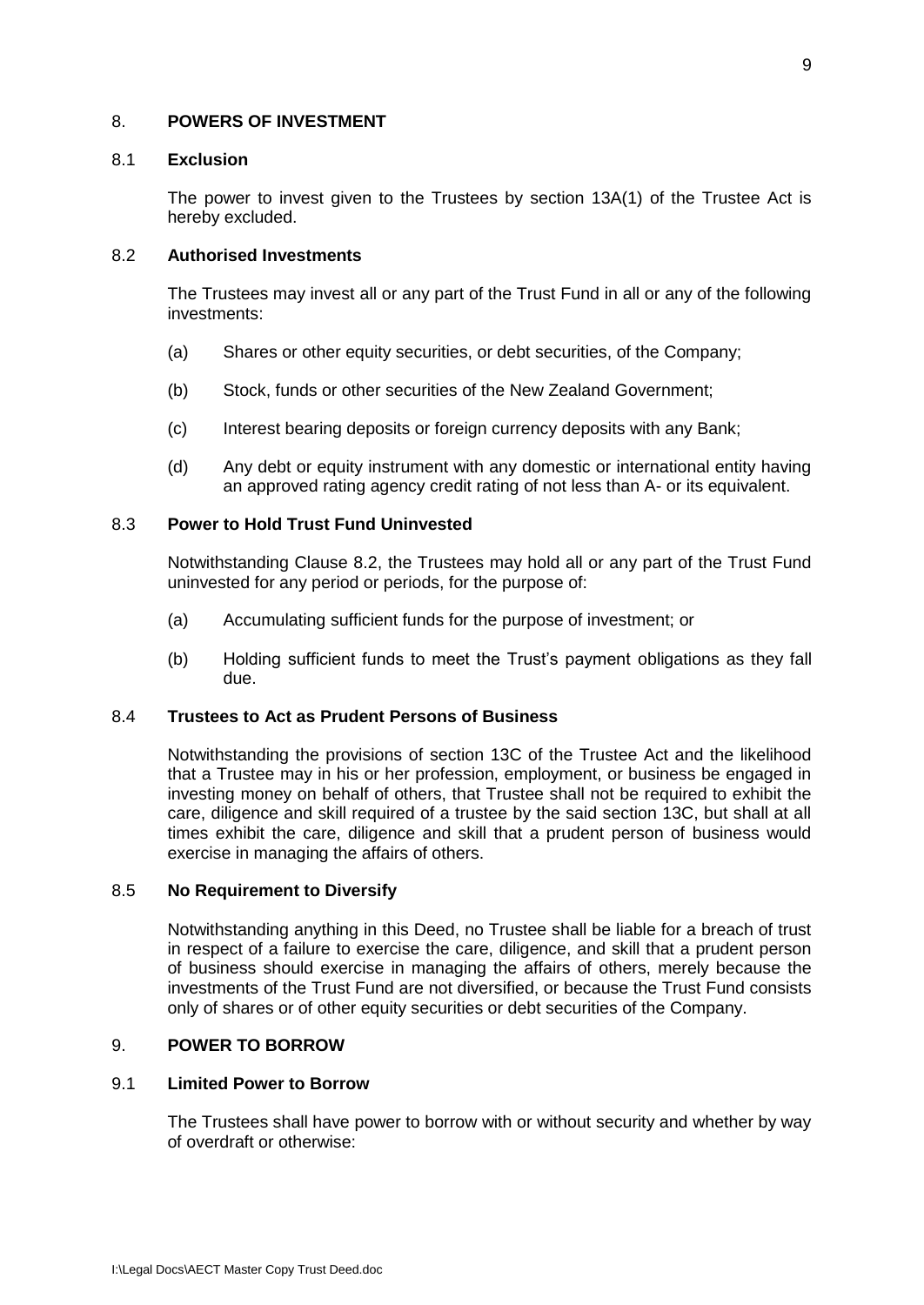- (a) Such sum as the Trustees may think fit, for remuneration and expenses lawfully incurred or to be incurred in terms of this Deed, pending the receipt of Dividends; and
- (b) Such sum as the Trustees may think fit, for the purposes of accepting or talking up any bonus shares or other rights or benefits issued or given by the Company.

## <span id="page-13-0"></span>10. **ADVICE OF COUNSEL**

## <span id="page-13-1"></span>10.1 **Trustees May Take Advice**

The Trustees may take and act upon the opinion of any barrister, or barrister and solicitor, of the High Court of New Zealand, of not less than seven years standing whether in relation to the interpretation of this Deed or any other document or any statutory provision, relating to the administration of the Trust, without being liable to any person who may claim to be in any way beneficially interested in respect of any act done in accordance with such opinion, provided that nothing in this Clause 10.1 shall preclude the Trustees from applying to the High Court of New Zealand for directions, should they think fit.

## <span id="page-13-2"></span>11. **DUTIES OF TRUSTEES**

### <span id="page-13-3"></span>11.1 **As shareholders**

The Trustees shall not exercise, or purport to exercise any rights or powers as shareholders other than in their capacity as Trustees.

## <span id="page-13-4"></span>11.2 **Notice of Authority to Exercise Shareholder Rights**

The Trustees shall ensure that written notice is from time to time given to the secretary of the company naming the person who shall be entitled to exercise, at any Meeting, the rights and powers attaching to any shares in the Company held by the Trust. No Trustee shall attempt to interfere with such authorised nominees' exercise of the rights and powers so conferred.

### <span id="page-13-5"></span>11.3 **Shares to be Held in Name of Trust**

All shares in the Company forming part of the Trust Fund shall be held and registered in the name of the Trust.

### <span id="page-13-6"></span>11.4 **Keeping of Records**

The Trustees shall ensure that full and correct records and accounts are kept of all financial transactions of the Trust, and of the assets, liabilities and funds of the Trust.

## <span id="page-13-7"></span>11.5 **Preparation of Accounts**

After the end of each Financial Year, the Trustees shall cause to be prepared financial statements including a balance sheet, income and expenditure account, and notes to those documents, giving a true and fair view of the financial affairs of the Trust for that Financial Year.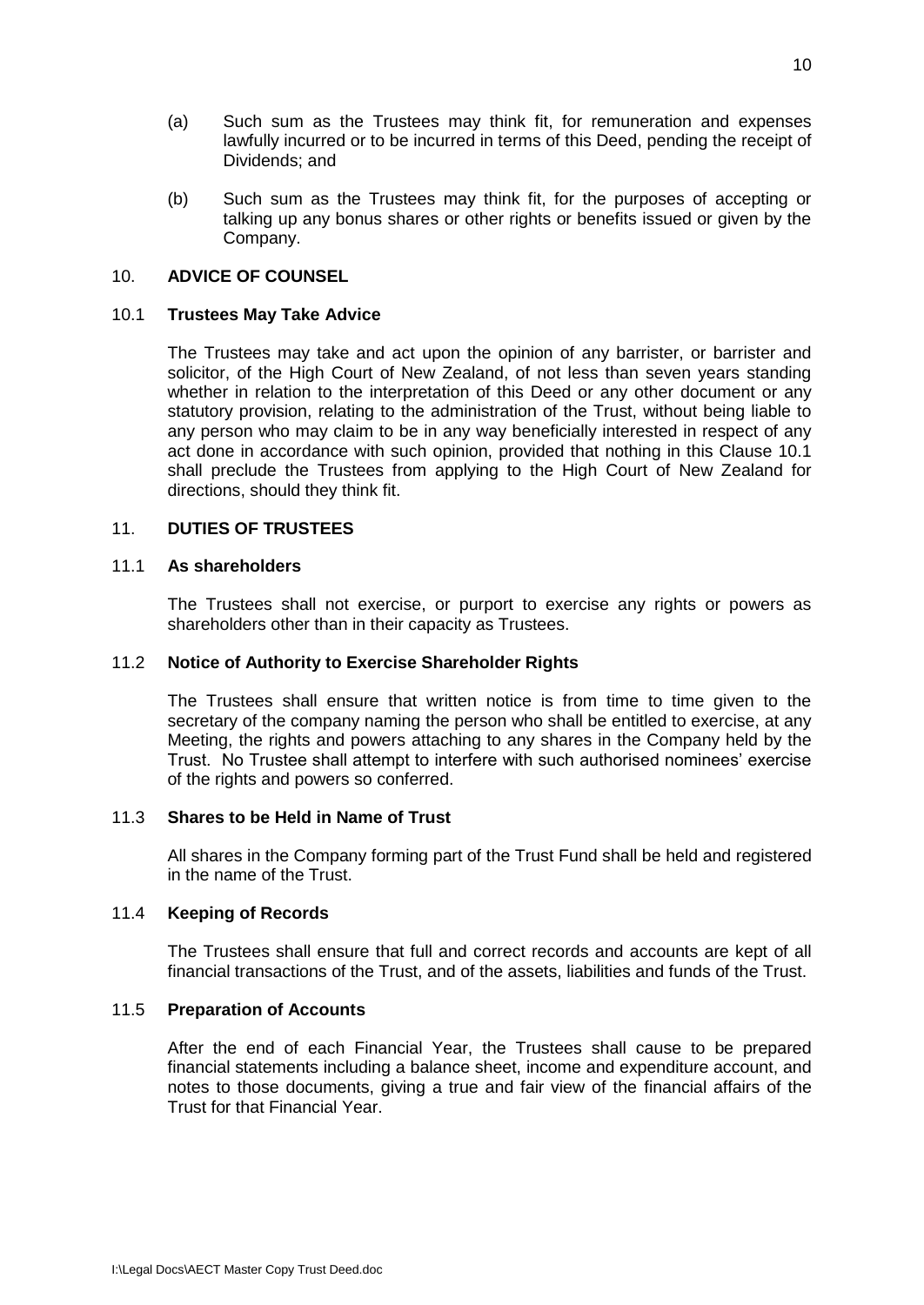## <span id="page-14-0"></span>11.6 **Audit**

The Trustees shall from time to time appoint, at such remuneration and upon such terms as they think fit, an auditor of the Trust, being a person (not being the auditor of the Company) who is a member of the New Zealand Society of Accountants, and shall ensure that all annual financial statements are duly audited.

## <span id="page-14-1"></span>11.7 **Publication of Financial Statements**

As soon as practicable after completion of the audit of the Trust's financial statements, the Trustees shall:

- (a) Cause to be published in the principal newspaper circulating in the District a notice advising that such financial statements are available for inspection by Consumers, and stating where the same may be inspected; and
- (b) Supply to each Local Authority having within its district or boundaries any part of the District a copy of such financial statements.

## <span id="page-14-2"></span>12. **INFORMATION TO CONSUMERS**

## <span id="page-14-3"></span>12.1 **Availability of Information**

The Trustees shall have discharged any obligation to make available to Consumers any information relating to the Trust if they shall have made the same available for inspection by Consumers during normal business hours on any Working Day at any office of the Trust or at any other place in the District which the Trustees may have notified by public advertisement for the purpose.

### <span id="page-14-5"></span><span id="page-14-4"></span>13. **VARIATION OF TRUST DEED**

### 13.1 **Variation of Deed**

Except as authorised by the High Court of New Zealand, or by Rule 22 of the Schedule, this Deed may not be altered or amended by the Trustees.

### <span id="page-14-7"></span><span id="page-14-6"></span>14. **ACCELERATED VESTING**

### 14.1 **Termination Date may be Advanced**

If in their sole and absolute discretion, the Trustees shall determine that it has become impracticable or impossible to perform the trusts of income in terms of this Deed (which decision shall be final and binding), then the Trustees may in their absolute discretion, and by unanimous resolution, advance the Termination Date.

### <span id="page-14-8"></span>15. **INTERESTED PARTIES**

## <span id="page-14-9"></span>15.1 **Disclosure**

Where a Trustee, whether directly or indirectly, has a material interest in any contract or proposed contract, arrangement or dealing with the Trust (other than as a Consumer or as a member, officer, or employee of any firm, company or organisation that is a Consumer), such Trustee shall disclose the nature of that interest at a meeting of the Trustees and such disclosure shall be duly recorded in the minutes of that meeting.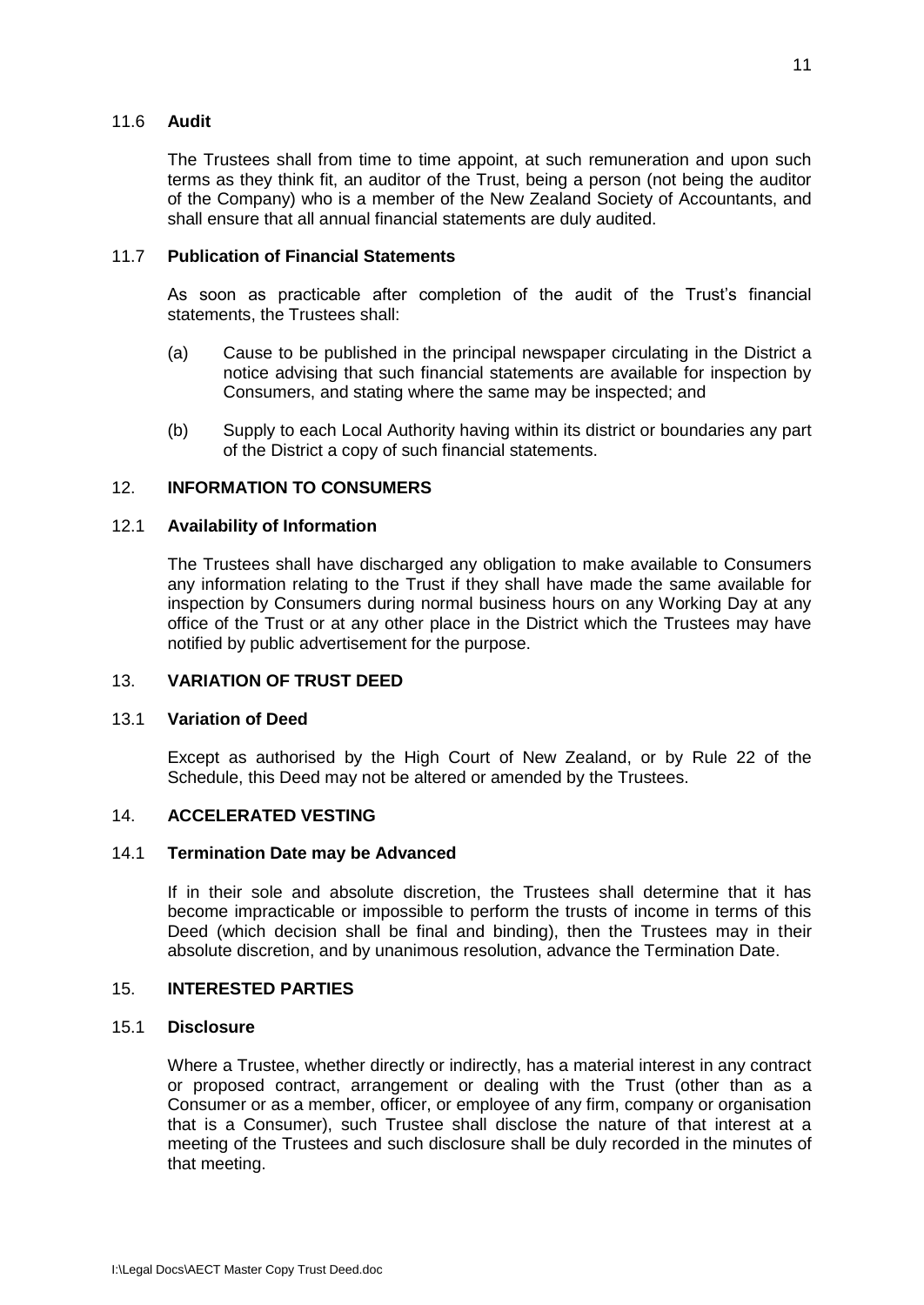## <span id="page-15-0"></span>15.2 **Voting**

A Trustee required by Clause 15.1 to disclose an interest may be counted in a quorum present at a meeting of Trustees but shall not vote in respect of the matter in which he or she is interested (and if the Trustee does so vote such vote shall not be counted).

## <span id="page-15-1"></span>15.3 **Questions as to Materiality of Interest**

If any question shall arise at any meeting of Trustees as to the materiality of a Trustee's interest or as to the entitlement of any Trustee to vote, and such question is not resolved by the Trustee voluntarily agreeing to abstain from voting, such question shall be referred to the chairperson of the meeting and his or her ruling on the matter shall be final and conclusive, except in a case where the nature or extent of the interest of the Trustee concerned has not been fairly disclosed.

## <span id="page-15-2"></span>16. **LIABILITY**

## <span id="page-15-3"></span>16.1 **Limitation on Liability**

No Trustee acting or purporting to act as such shall be liable for any loss not attributable to that Trustee's own dishonesty, or to the wilful commission by the Trustee of an act known by that Trustee to be in breach of trust, or to any wilful omission by that Trustee to act. In particular, no Trustee shall be bound to take, or shall be liable for failure to take, any proceeding against another Trustee for any breach or alleged breach of trust committed by such Trustee.

## <span id="page-15-4"></span>16.2 **Moneys Received**

Each Trustee shall be chargeable only for such moneys as shall actually have been received by that Trustee although that Trustee may have joined in any receipt for moneys received by another Trustee. No Trustee shall be answerable for the acts of any other Trustee nor for any loss which may arise by reason of any part of the Trust Fund being lawfully deposited in the hands of any banker, solicitor, or other agent, or for the insufficiency or deficiency of any security upon which any trust moneys or any part thereof may be invested, or for any loss sustained by the Trust, unless the same shall have happened through his or her neglect or default.

### <span id="page-15-6"></span><span id="page-15-5"></span>17. **INDEMNITY**

## 17.1 **Right to Indemnity**

Any Trustee shall be indemnified out of the Trust Fund for and in respect of any loss or liability which such Trustee may sustain or incur by reason of the carrying out, or omission of any function, duty, or power of the Trustees under this Deed (including the costs of defending any proceeding, whether civil or criminal, taken against any such Trustee), and also in respect of any expenses incurred by the Trustee in the management and administration of the Trust Fund, unless such loss or liability is attributable to such Trustee's dishonesty or to the wilful commission by such Trustee of an act known by that Trustee to be a breach of trust or to the wilful failure by such Trustee to perform any act when that failure was known by such Trustee to constitute a breach of trust.

**IN WITNESS WHEREOF** this Deed has been executed on the day and in the year first hereinbefore written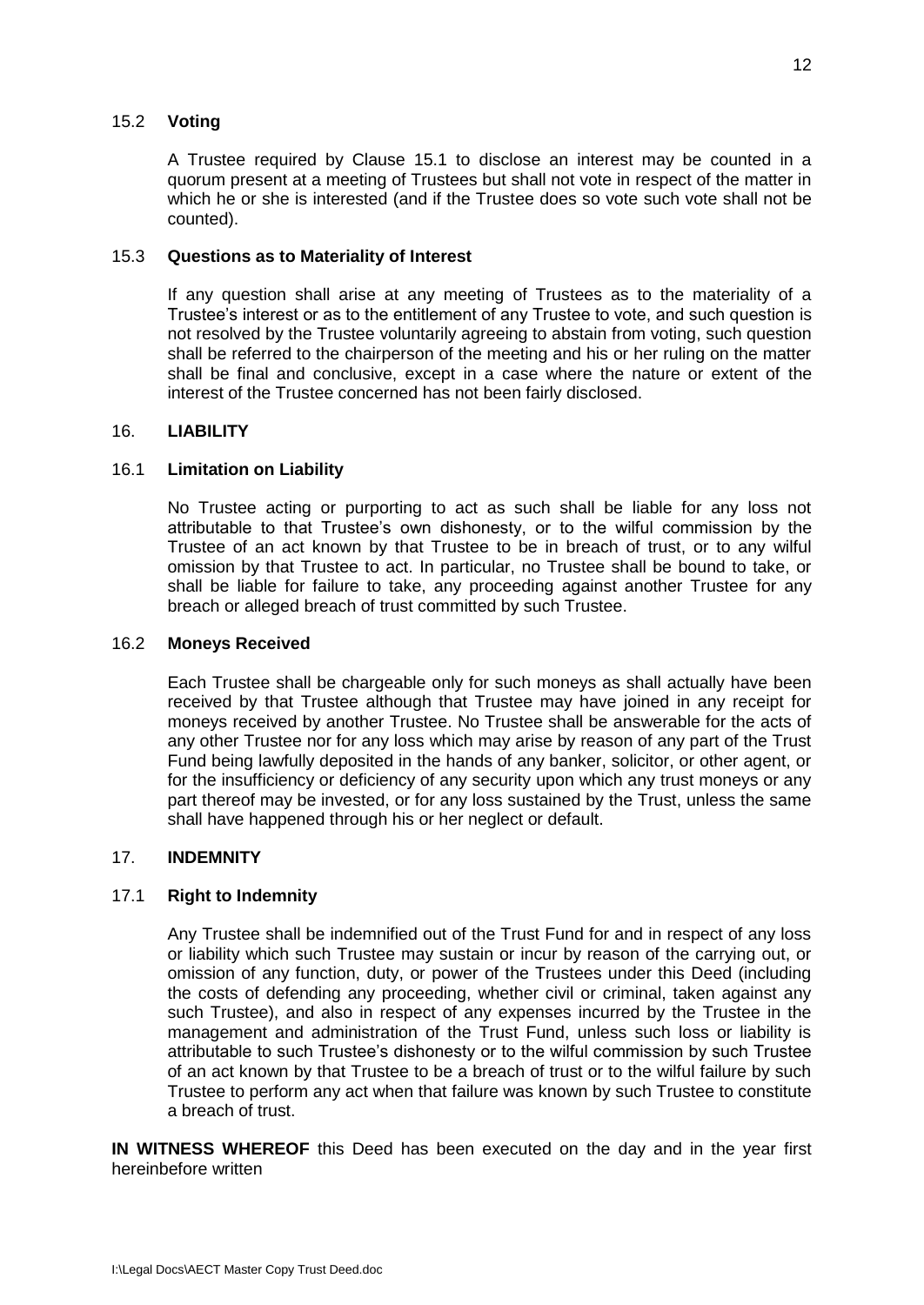)

)  $)$ 

**Witness** 

**Occupation** 

**Address** 

**SIGNED** by  $*$  in the presence of:

**Witness** 

**Occupation** 

**Address** 

\*

\*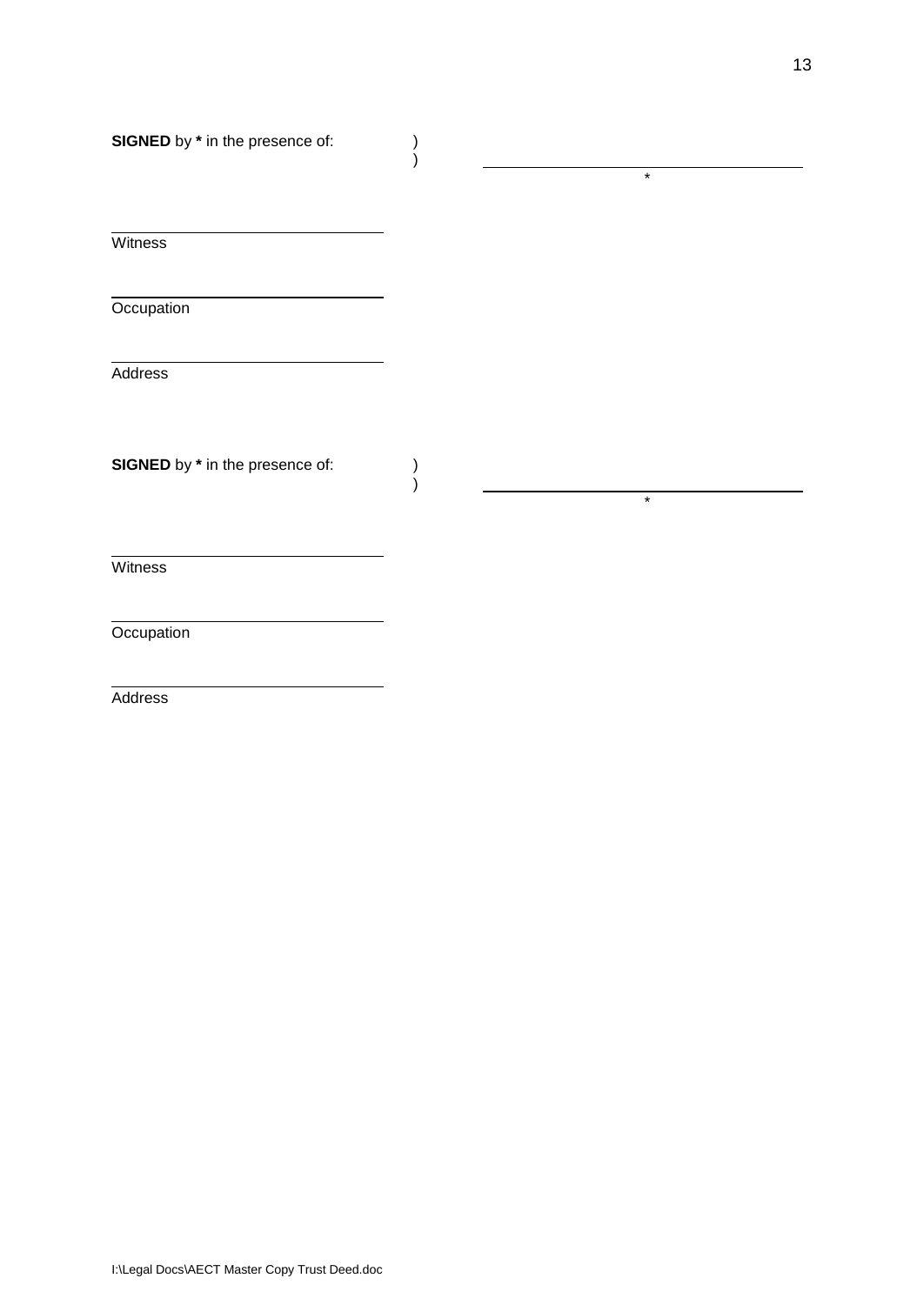## **SCHEDULE**

## **RULES GOVERNING APPOINTMENT, RETIREMENT, AND PROCEEDINGS OF THE TRUSTEES**

## <span id="page-17-2"></span><span id="page-17-1"></span><span id="page-17-0"></span>1. **INTERPRETATION**

#### <span id="page-17-3"></span>1.1 **Terms to have Meanings Ascribed**

Words and expressions used in these Rules which are defined in the Deed shall have the meanings given to them therein, unless the context otherwise requires.

#### <span id="page-17-4"></span>1.2 **Priority of Deed over Rules**

These Rules shall be construed subject to the provisions of the Deed, and in the case of any conflict between the same the provisions of the Deed shall prevail.

## **PART 1 CONSTITUTION OF THE TRUSTEES**

## <span id="page-17-7"></span><span id="page-17-6"></span><span id="page-17-5"></span>2. **APPOINTMENT AND ELECTION OF TRUSTEES**

## <span id="page-17-8"></span>2.1 **Number**

There shall be five Trustees.

### <span id="page-17-9"></span>2.2 **Eligibility**

Only Consumers who are natural persons having attained the age of 18 shall be eligible for election or appointment as Trustees. The following persons shall not be eligible for election or appointment as a Trustee:

- (a) A bankrupt who has not obtained a final order of discharge or whose order of discharge has been suspended for a term not yet expired, or who is subject to a condition not yet fulfilled or to any order under section 111, Insolvency Act 1967;
- (b) A person who has been convicted of any offence punishable by a term of imprisonment of two or more years, unless that person has been pardoned or has served or otherwise suffered the sentence imposed;
- (c) A person who has been sentenced to imprisonment for any offence, unless that person has been pardoned or has served the sentence imposed;
- (d) A person in respect of whom an order has been made under either section 189 or section 189A, Companies Act 1955;
- (e) A person who is subject of a compulsory treatment order within the meaning of the Mental Health (Compulsory Assessment and Treatment) Act 1992;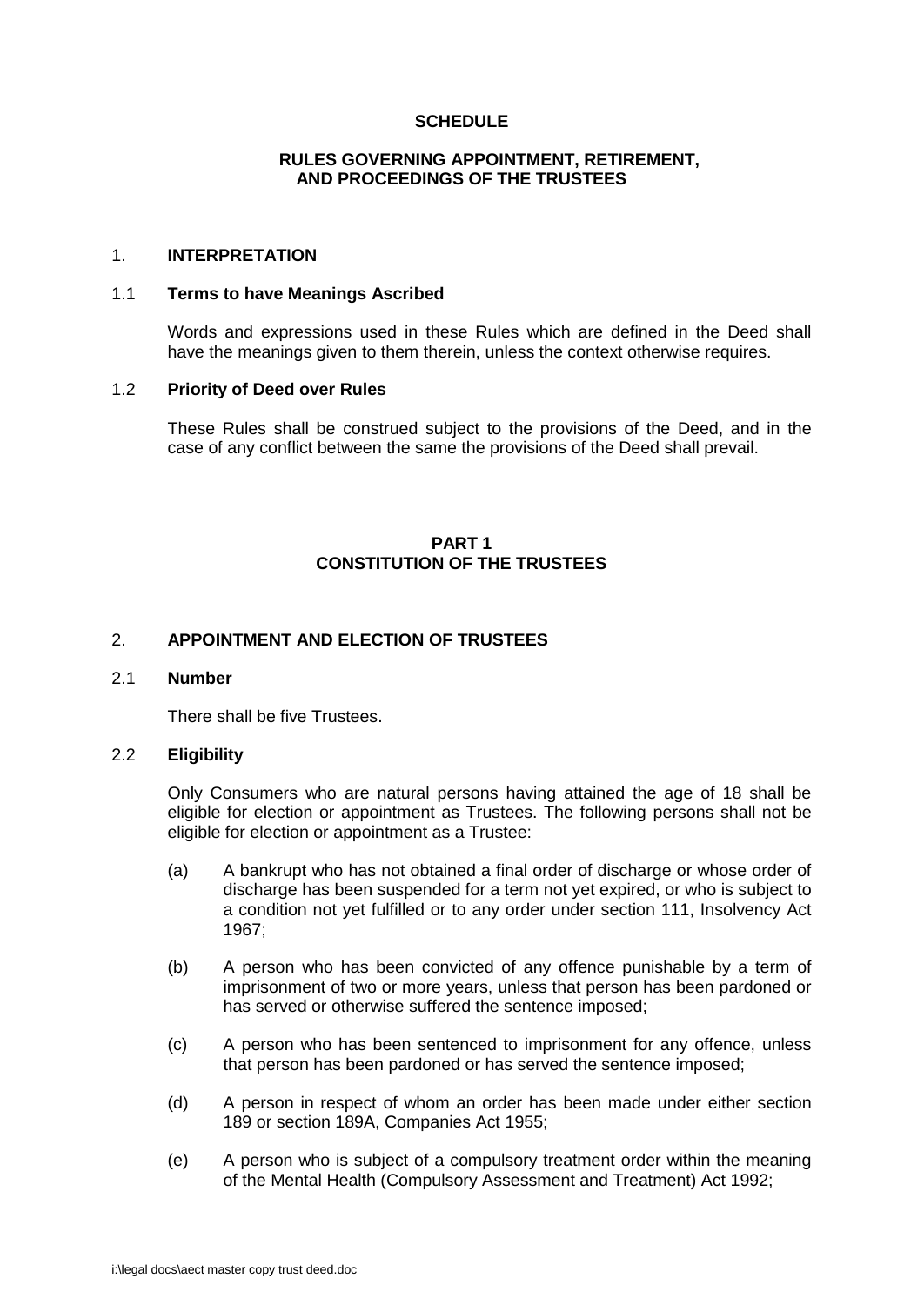- (f) A person who has had a manager appointed in respect of his or her property pursuant to the Protection of Personal and Property Rights Act 1988;
- (g) A person who is not a Parliamentary elector for the purposes the Electoral Act 1956;
- (h) A person who is a Member of Parliament, or a Member of a Local Authority, or an employee in a senior management position with a Local Authority;
- (i) A Consumer who does not have his or her principal place of residence within the District;

### 2.3 **Disqualification**

No person shall be disqualified from being eligible for election or appointment as a Trustee:

- (j) In terms of Rule 2.2(b), unless the time for appealing against the relevant conviction has expired with no appeal being made or, in the event of an appeal, until the appeal has failed;
- $(k)$  In terms of Rule 2.2(c), unless the time for appealing against the sentence of imprisonment has expired without an appeal being made or, in the event of an appeal, until the appeal has failed.

## <span id="page-18-0"></span>2.4 **Vacancies**

Where there shall occur any casual vacancy in the number of Trustees holding office, the continuing Trustees may appoint some other eligible person to be a Trustee for the balance of the term of office of the Trustee who has ceased to hold office.

### <span id="page-18-1"></span>2.5 **First Trustees**

Notwithstanding anything in Rules 2.1 or 2.2, the first Trustees shall be those of the Board's interim trustees (in terms of the Energy Companies Act 1992), who shall have signed this Deed as Trustees. Such Trustees shall retire from office following the Declaration of Result made after the election held on 1 October 1994.

### <span id="page-18-2"></span>2.6 **Election of Trustees**

Subject to Rules 2.4 and 2.5, the Trustees shall be elected by the Consumers at triennial elections.

### <span id="page-18-3"></span>2.7 **Election Date**

The first Election Date shall be 1 October 1994, with subsequent Election Dates triennially *in October* thereafter. (Amended 21/3/97)

## <span id="page-18-4"></span>2.8 **Returning Officer**

A returning officer shall be appointed by the Trustees for each election of Trustees, such appointment to be made not less than five months before each Election Date. Neither a Trustee, the secretary of the Trust, nor a director of the Company, shall be appointed as a returning officer.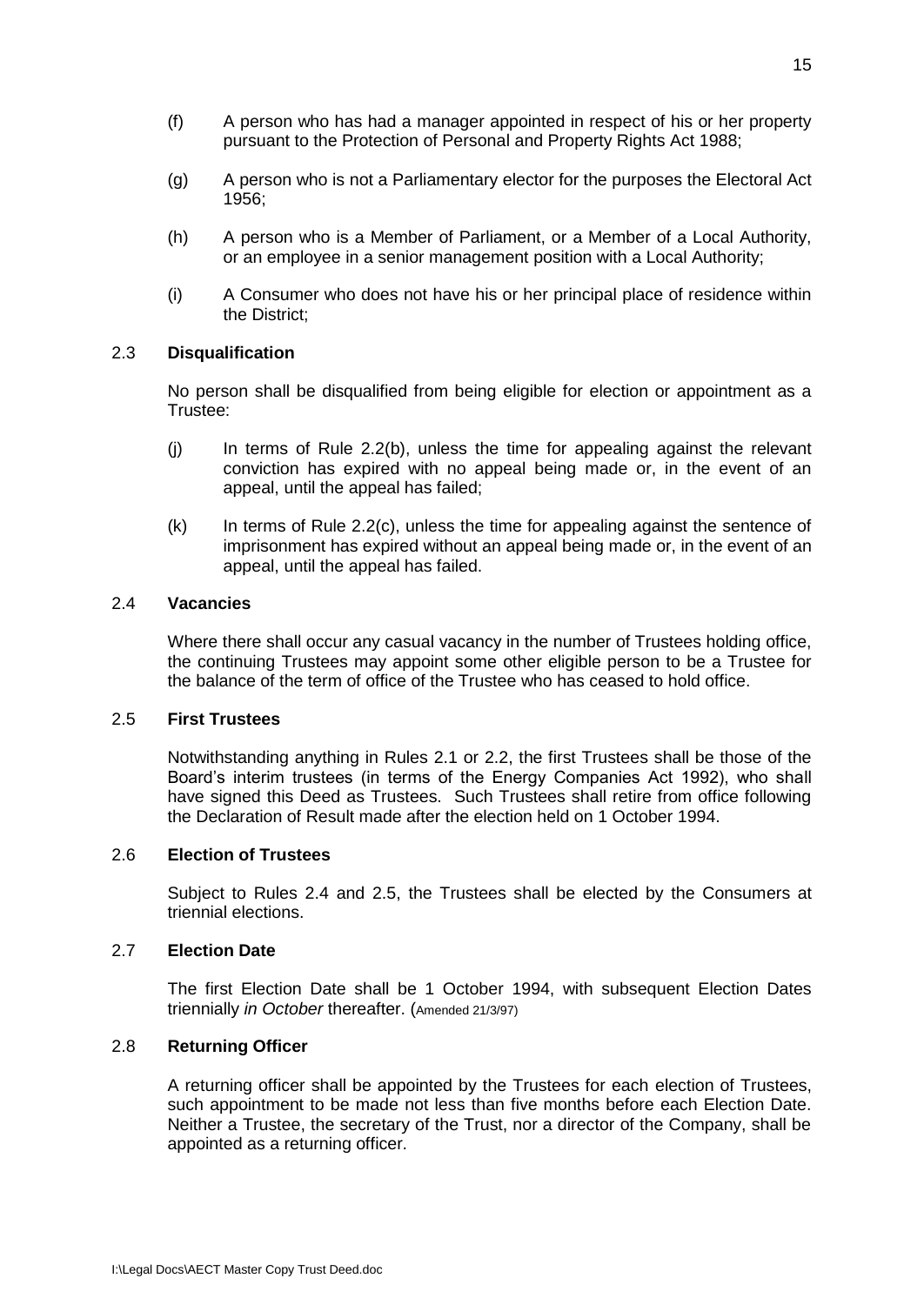### <span id="page-19-0"></span>2.9 **Substitute Returning Officer**

In the event of the death, incapacity, or resignation of a returning officer, a substitute returning officer shall be appointed in the stead of the previous returning officer.

## <span id="page-19-1"></span>2.10 **Functions of Returning Officer**

The returning officer shall be responsible for conducting the election of Trustees. To the extent that these Rules do not prescribe as to a particular matter in connection with such an election, the returning officer shall be entitled to determine the procedure and act accordingly. The returning officer shall be entitled to utilise the services of such persons as the returning officer may deem appropriate, and to require that the cost of such services be met out of the Trust Fund. In the event of doubt or dispute as to any matter affecting such an election, the returning officer shall be entitled to resolve such doubt or dispute, and the decision of the returning officer shall be final and conclusive.

## <span id="page-19-2"></span>2.11 **Payment of Returning Officer**

The returning officer shall be entitled to receive such reasonable remuneration and reimbursement of expenses as the Trustees shall determine after consultation with the returning officer.

## <span id="page-19-3"></span>2.12 **Preparation of Roll**

Not later than four months before an Election Date, the returning officer shall establish a Roll by obtaining from the Company the names and addresses of all Consumers as at a date to be nominated by the returning officer. The returning officer shall accept the information provided as accurate and correct, but shall be entitled to add names and addresses to the Roll if satisfied that the name or address of any Consumer has been omitted. The returning officer may at any time remove from the Roll the name of any person if, to the knowledge of the returning officer, that person has ceased to be a Consumer. The decision of the returning officer as to the addition or deletion of any name or address from the Roll shall be final and conclusive.

## <span id="page-19-4"></span>2.13 **Advertising of Elections and Calling for Nominations**

Not later than three months before the Election Date the returning officer shall cause a notice to be published in the principal newspaper circulating within the District, which notice shall advise all Consumers on the Roll of

- (a) The general nature of the election;
- (b) The place or places at which nomination forms for the election may be obtained;
- (c) The day and time nominations close; and
- (d) The day and time the poll closes.

### <span id="page-19-5"></span>2.14 **Nominations**

(a) Every nomination of a candidate shall be in writing. All candidates shall be nominated, and their nominations signed, by a person on the Roll.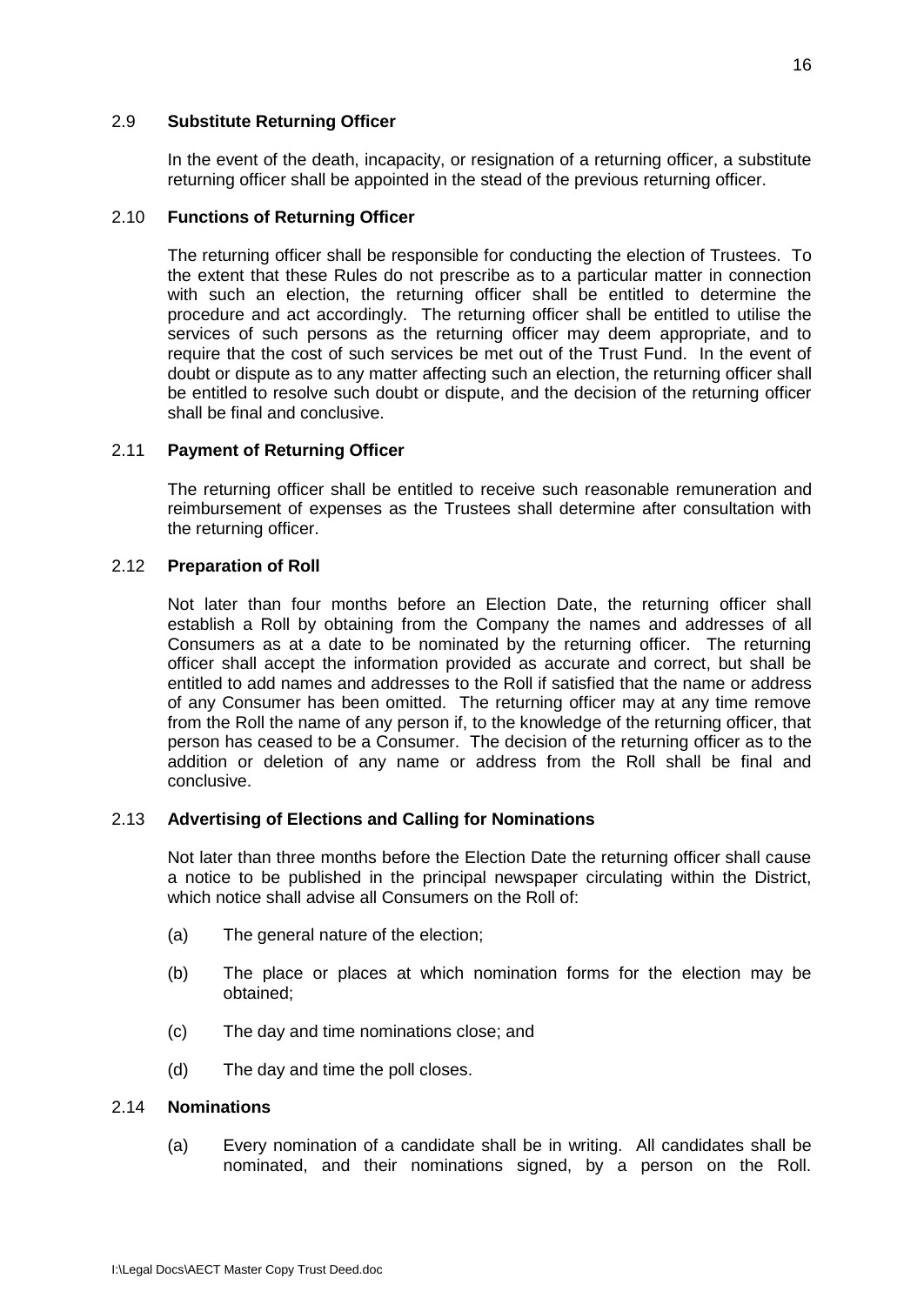Nomination forms shall be in such form as the returning officer may decide, but shall include:

- (i) The full name and address of the candidate;
- (ii) A statement by the candidate that the candidate is not, and to the best of the candidate's knowledge and belief will not on the Election Date, be disqualified from holding office as a Trustee by reason of any of the matters specified in Rule 2.2; and
- (iii) The signature of the nominator and candidate.
- (b) The returning officer shall require each candidate to pay a deposit of such amount as the returning officer shall consider reasonable. All candidates for an election shall be required to pay the same deposit, which deposit shall accompany the candidate's nomination form and shall be refundable to the candidate in the event that the candidate receives not less than 10% of the total votes cast. If the candidate shall fail to receive such percentage, the deposit shall be forfeited and shall become part of the Trust Fund.
- (c) The returning officer shall be entitled to declare any nomination invalid where on reasonable grounds he or she has good cause to believe that the candidate is ineligible for election in terms of Rule 2.2.

## <span id="page-20-0"></span>2.15 **Withdrawal**

The nomination of a candidate shall be disregarded, and treated as void, and the candidate shall be ineligible for election, if:

- (a) The nominator withdraws the nomination by notice received by the returning officer before closing of nominations; or
- (b) The candidate withdraws by notice received by the returning officer before a result is declared; or
- (c) The candidate dies before the result is declared; or
- (d) The candidate becomes disqualified by virtue of Rule 2.2, before the result is declared.

## <span id="page-20-1"></span>2.16 **Closure of Nominations**

Nominations shall close at 5pm on the day two months before the Election Date.

### <span id="page-20-2"></span>2.17 **Circumstances where No Election Necessary**

If by the date for the closing of nominations, only five valid nominations have been received, the returning officer shall forthwith declare such five candidates duly elected, and no election shall be held. If, by the date for the closing of nominations, fewer than five nominations have been received, the returning officer shall forthwith declare those nominated to be duly elected, and the Trustees so elected shall forthwith appoint a person or persons who qualifies for appointment as a Trustee in terms of Rule 2.2 to fill such vacancy or vacancies. A declaration of the returning officer pursuant to this Rule 2.17 shall be deemed to be a Declaration of Result.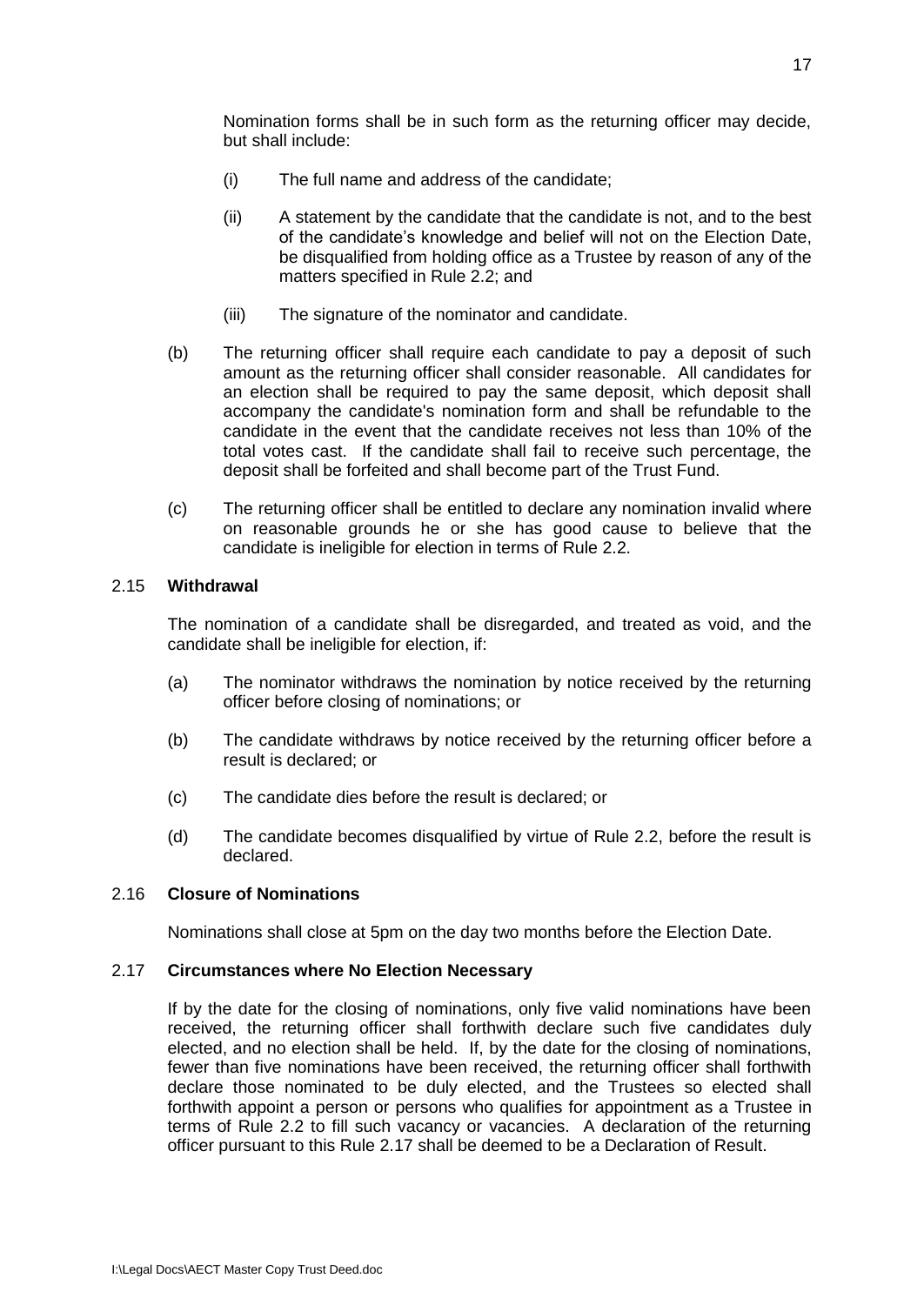## <span id="page-21-0"></span>2.18 **Eligibility to Vote**

The following provisions shall govern eligibility to vote in an election of Trustees:

- (a) Each Consumer on the Roll shall be entitled to one vote;
- (b) Where more than one person is named on the Roll as Consumer jointly with another person or persons, the person whose name first appears on the Roll shall exercise the vote for that Consumer to the exclusion of the other person or persons;
- (c) Consumers on the Roll which are not natural persons shall be entitled to exercise their vote through an authorised representative (who may also be a Consumer on the Roll exercising a personal vote); and
- (d) Eligible voters shall not vote for more than five candidates.

### <span id="page-21-1"></span>2.19 **Election**

As soon as practicable after the 16th day before the Election Date, and in any case not later than the 10th day before the Election Date, the returning officer shall distribute to each Consumer at that Consumer's address as shown on the Roll, and in such manner as the returning officer considers appropriate:

- (a) A printed voting paper containing:
	- (i) The names of all candidates validly nominated in the alphabetical order of their respective surnames; and
	- (ii) Instructions for voting;
- (b) Notification as to the date and time the poll closes; and
- (c) A prepaid return-addressed envelope.

## <span id="page-21-2"></span>2.20 **Closure of Poll**

The poll shall close no later than 5pm on the Election Date, and no vote received after that time shall be counted.

## <span id="page-21-3"></span>2.21 **Invalid Votes**

A vote shall be invalid and shall not be counted if:

- (a) The voter votes, or purports to vote, more than once, unless voting in a representative capacity in terms of Rule 2.18(c); or
- (b) The voter shall have voted for more candidates than there are Trustees to be elected; or
- (c) In the opinion of the returning officer, the voting paper does not indicate, sufficiently clearly, the candidate or candidates for whom the voter intended to vote; or
- (d) The returning officer believes, on reasonable grounds, that the voting paper is not a genuine voting paper issued by the returning officer.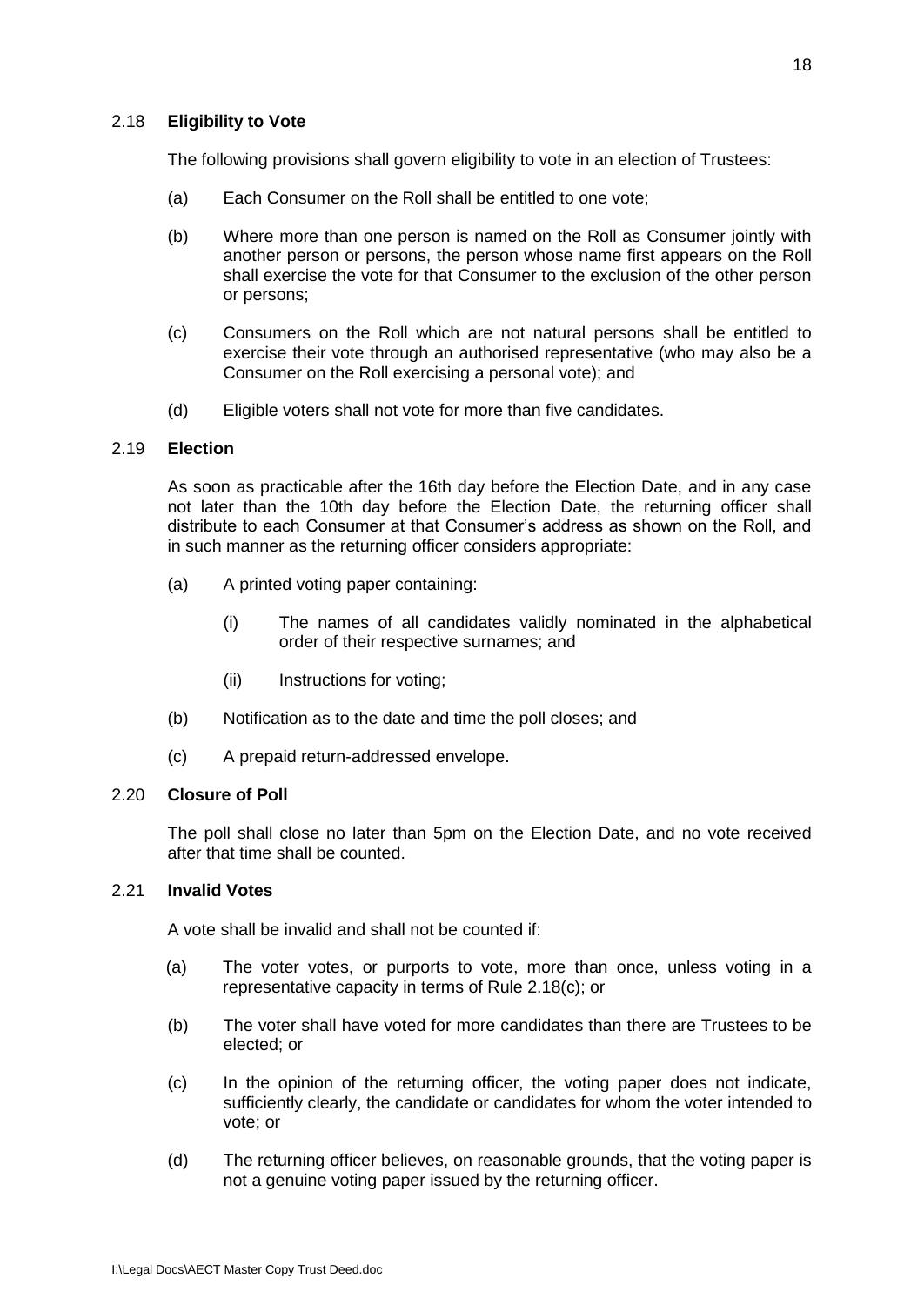## <span id="page-22-0"></span>2.22 **Counting of Votes**

The returning officer shall as soon as practicable after the Election Date, but in any event not later than 14 days thereafter, count the valid votes cast for each candidate and ascertain the candidates elected.

## <span id="page-22-1"></span>2.23 **Tied Poll**

Where, because two or more candidates have received the same number of valid votes, the returning officer shall decide which of them shall be elected, by lot drawn by the relevant candidates in the presence of the returning officer and such other person or persons (if any) as the returning officer may determine.

## <span id="page-22-2"></span>2.24 **Declaration of Result**

Forthwith after ascertaining which candidates have been elected, the returning officer shall declare the names of the Trustees elected, and shall publish those names in the principal newspaper circulating in the District.

## <span id="page-22-3"></span>2.25 **Destruction of Voting Papers**

After the Declaration of Result, the returning officer shall destroy all voting papers.

## <span id="page-22-4"></span>2.26 **General Duties of Returning Officer**

The returning officer and every person assisting the returning officer shall faithfully and impartially perform their respective duties and shall not, directly or indirectly:

- (a) Before the Declaration of Result, make known the state of the poll, or give or purport to give any information by which the state of the poll might be known;
- (b) Make known for which candidate or candidates any person has voted;
- (c) Give to any person any information likely to defeat the secrecy of the election.

## <span id="page-22-5"></span>2.27 **Election not Invalidated by Irregularity**

An election shall not be invalidated by virtue of any irregularity having occurred prior to the voting, or by reason of any failure to comply with these Rules as to the conduct of the election or as to the counting of the votes, if it appears to the returning officer that the election was conducted generally in accordance with the principles laid down in these Rules and that the irregularity, failure, or mistake, did not affect the result of the election.

## <span id="page-22-6"></span>2.28 **Change of Trustees**

Notwithstanding any other provision in the Deed or in these Rules, retiring Trustees shall remain in office until the returning officer shall have made a Declaration of Result pursuant to Rule 2.17 or Rule 2.24. Forthwith upon the Declaration of Result, the candidates declared elected shall assume office in place of the retiring Trustees.

## <span id="page-22-7"></span>2.29 **Calculation of Time**

If any day upon or by which any step is to be taken in terms of these Rules is not a Working Day, then the date for performance shall be deemed to be the Working Day immediately following.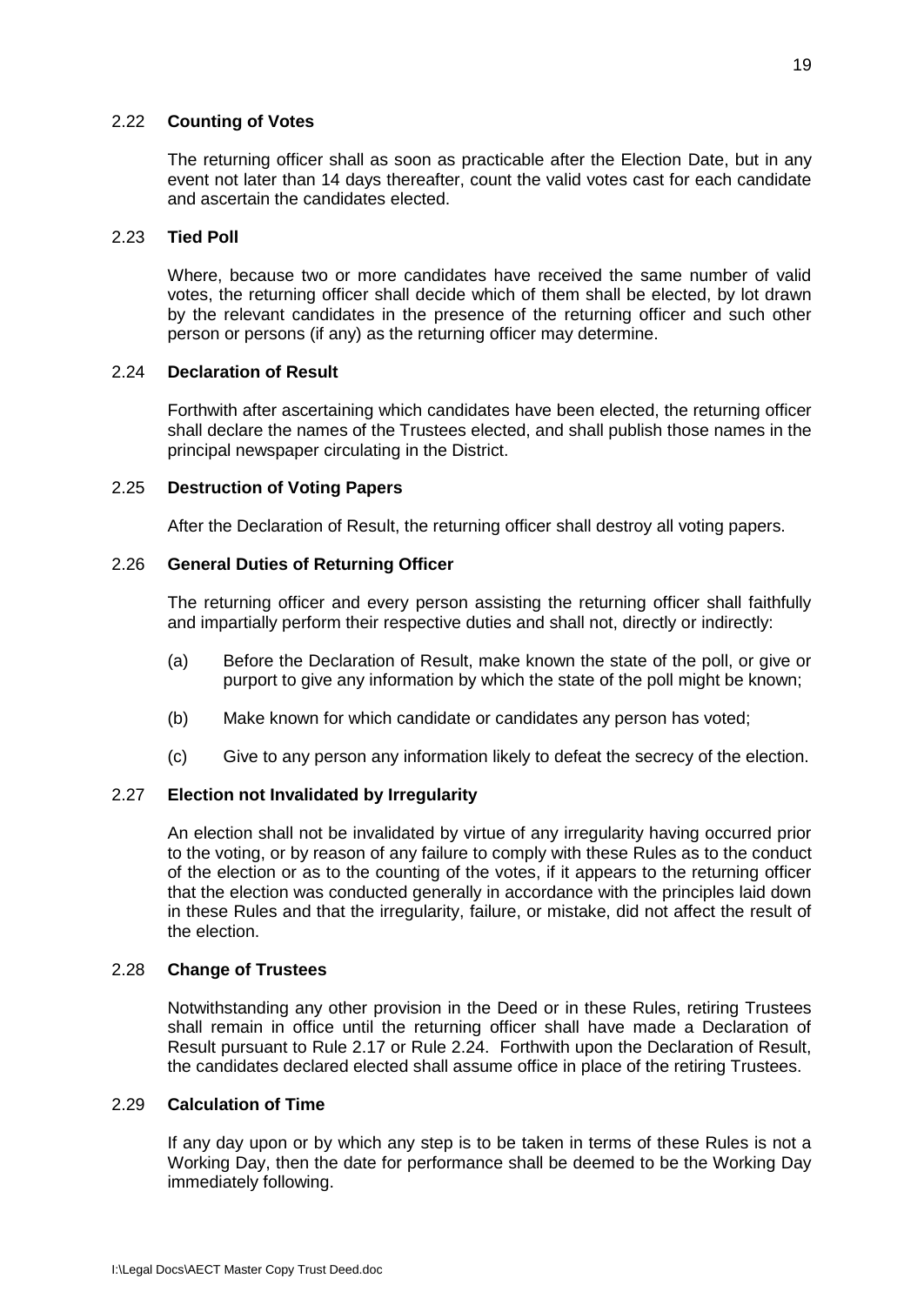## <span id="page-23-0"></span>3. **TERM OF OFFICE**

### <span id="page-23-1"></span>3.1 **Rights to Re-election**

Subject to Rule 8, the Trustees (including the first Trustees) shall hold office from the date of their appointment or election until the Declaration of Result following the next election. Subject to Rule 2.2, a Trustee may seek re-election at the expiration of that term.

## <span id="page-23-3"></span><span id="page-23-2"></span>4. **REMUNERATION AND EXPENSES OF TRUSTEES**

## 4.1 **Remuneration**

The Trustees shall be entitled to such remuneration for their services as may be reasonable having regard to their duties and responsibilities as Trustees.

### <span id="page-23-4"></span>4.2 **Expenses**

The Trustees shall be entitled to be indemnified against, and reimbursed for, any expenses reasonably incurred by them in the exercise of their powers and duties as Trustees.

## <span id="page-23-5"></span>4.3 **Payments to be made from Trust Fund**

Payment of remuneration, and reimbursement of expenses, to the Trustees shall be made out of the Trust Fund.

## <span id="page-23-7"></span><span id="page-23-6"></span>5. **DELEGATION BY TRUSTEES**

### 5.1 **Power to Delegate**

Any Trustee may, in any of the circumstances permitted by section 31 of the Trustee Act, exercise the powers thereunder of delegating all or any trusts, powers, authorities, and discretions to any person who has first been for that purpose approved by all of the other Trustees.

## <span id="page-23-9"></span><span id="page-23-8"></span>6. **CHAIRPERSON**

## 6.1 **Trustees to Elect Chairperson and Deputy**

The Trustees may from time to time elect a chairperson and a deputy chairperson and determine the period for which the chairperson and deputy chairperson are to hold office. The chairperson (or in the absence of the chairperson, the deputy chairperson, or in the absence of both, a Trustee elected by the meeting) shall take the chair at each meeting of the Trustees and shall have a casting vote.

## <span id="page-23-11"></span><span id="page-23-10"></span>7. **QUORUM**

## 7.1 **Quorum**

The quorum for meetings of the Trustees shall be three Trustees.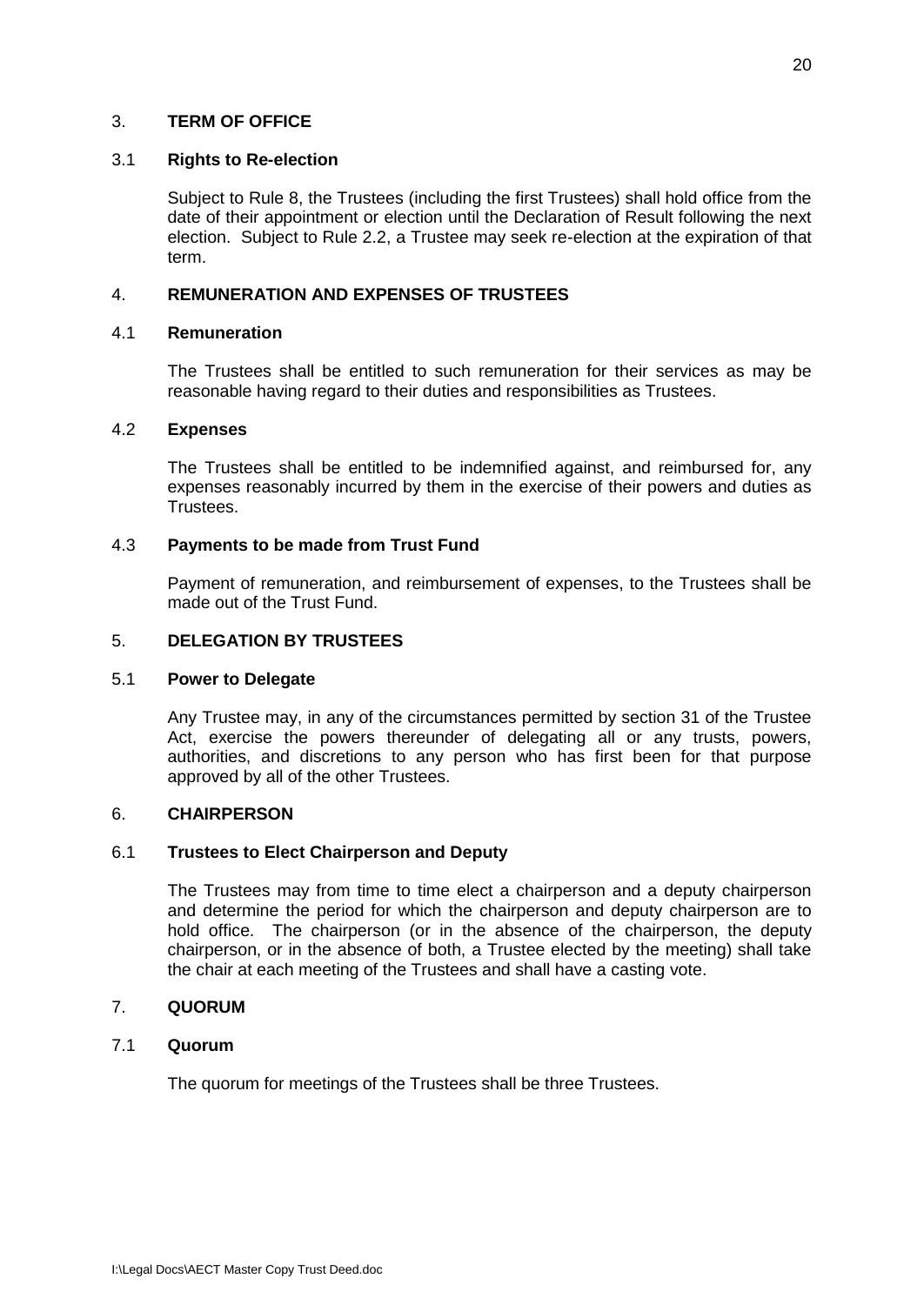### <span id="page-24-1"></span><span id="page-24-0"></span>8. **CESSATION OF TRUSTEES**

## 8.1 **Trustee to Cease to Hold Office in Certain Circumstances**

A Trustee shall cease to hold office if such Trustee:

- (a) Has not been re-elected as a Trustee;
- (b) Has resigned as Trustee by notice in writing to the secretary of the Trust or, if there is no secretary, to the chairperson;
- (c) Has refused to act as a Trustee;
- (d) Has for more than four consecutive months been absent without permission of the other Trustees from meetings of the Trustees held during that period;
- (e) Has died; or
- (f) Has become disqualified from office as a Trustee in terms of Rule 2.2.

## <span id="page-24-2"></span>8.2 **Operation of Disqualification**

Rule 2.3 shall apply, mutatis mutandis, to Rule 8.1(f) insofar as applicable. During any appeal period, the Trustee shall be deemed to have taken leave of absence and shall not be capable of acting as a Trustee. If the conviction or sentence of imprisonment (as the case may be) is not upheld, the Trustee shall immediately be reinstated. If the conviction or sentence (as the case may be) is upheld, the disqualification shall take effect immediately.

## <span id="page-24-3"></span>9. **RECORDING OF CHANGE OF TRUSTEES**

### <span id="page-24-4"></span>9.1 **Entry in Minute Book**

Upon every appointment, reappointment, retirement or termination of appointment of any Trustee, the Trustees shall cause the same to be recorded in the minute book of the Trust as referred to in Rule 16.1.

## <span id="page-24-6"></span><span id="page-24-5"></span>10. **VALIDITY OF PROCEEDINGS**

### 10.1 **Validity of Acts Done**

All acts done by any meeting of Trustees or by a committee of Trustees or by any person acting as a Trustee shall, notwithstanding that it is afterwards discovered that there was some defect in the appointment of any Trustee or person acting as aforesaid, or that they or any of them were for any reason disqualified, be as valid as if such person had been duly appointed and was qualified to be a Trustee.

## <span id="page-24-8"></span><span id="page-24-7"></span>11. **RESCISSION OR VARIATION OF RESOLUTIONS**

### 11.1 **Power to Rescind or Vary**

Any resolution of the Trustees may be rescinded or varied from time to time by the Trustees at any ordinary or special meeting.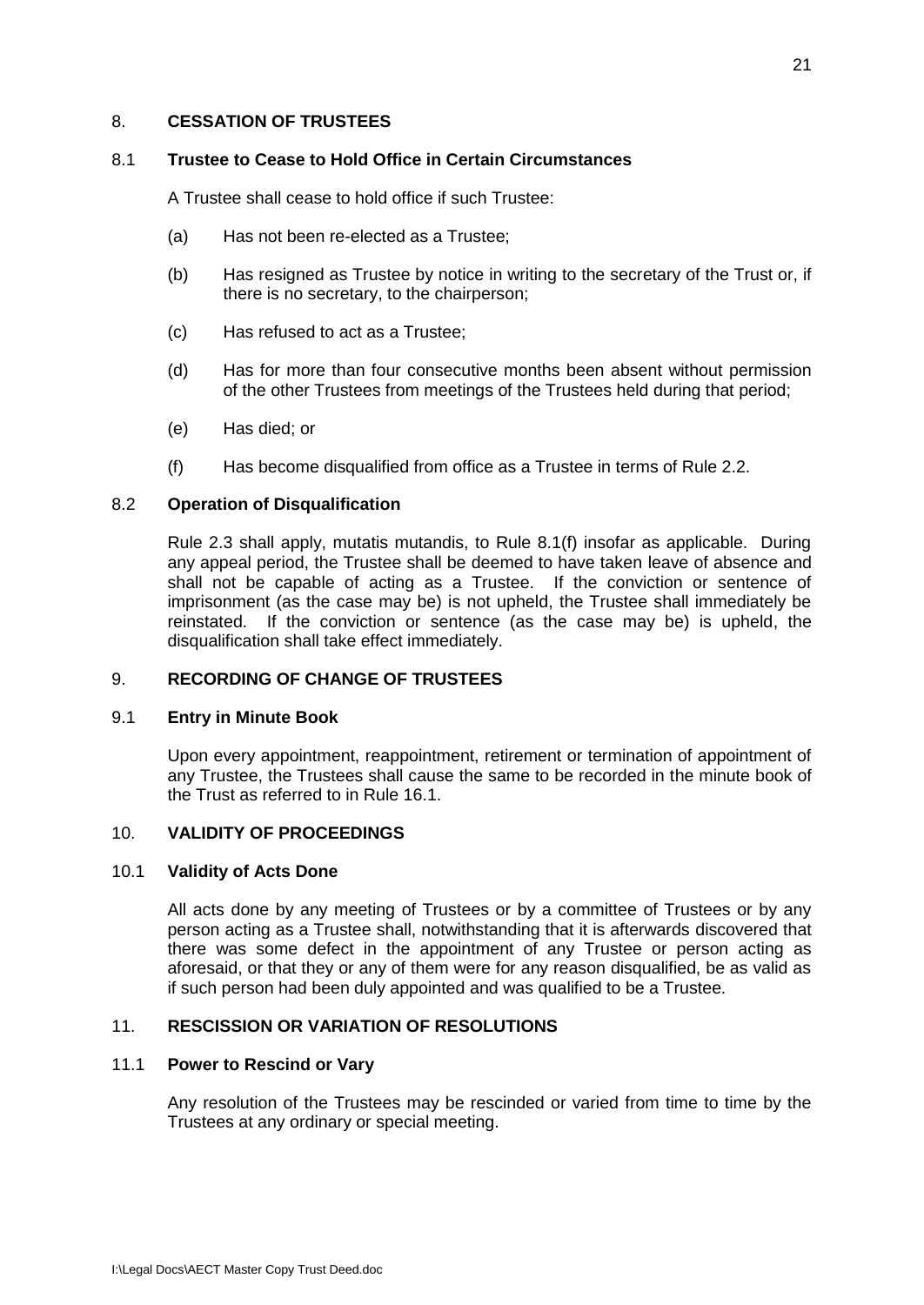## **PART** II **ADMINISTRATIVE PROVISIONS**

## <span id="page-25-2"></span><span id="page-25-1"></span><span id="page-25-0"></span>12. **MEETINGS**

#### <span id="page-25-3"></span>12.1 **Ordinary Meetings**

The Trustees shall hold such ordinary meetings at such intervals as they may deem appropriate for the proper conduct of the affairs of the Trust.

#### <span id="page-25-4"></span>12.2 **Special Meetings**

A special meeting of the Trustees may at any time be summoned by three Trustees for any reason which they may consider justifies the holding of such special meeting.

#### <span id="page-25-5"></span>13. **NOTICE OF MEETINGS**

#### <span id="page-25-6"></span>13.1 **Notice Requirements**

Written notice of every meeting, whether ordinary or special, shall be delivered or sent by post or by facsimile to each Trustee, by the secretary or other person acting under the direction of the Trustees. In the case of a special meeting, the Trustees summoning it, or the secretary or other person acting under the direction of the Trustees, shall give at least seven days' notice of such special meeting. No notice of any adjourned meeting shall be required to be given other than to a Trustee who was not present when the meeting was adjourned.

#### <span id="page-25-7"></span>13.2 **Content of Notice**

Every notice of meeting shall state the place, day and hour of the meeting, and every notice of a special meeting shall state the matters to be discussed at that meeting. Notice of any general or special meeting may be abridged or waived if all the Trustees who are for the time being in New Zealand consent in writing to such abridgement or waiver.

#### <span id="page-25-9"></span><span id="page-25-8"></span>14. **ADJOURNMENT**

#### 14.1 **Adjournment**

If a quorum of Trustees shall not be present within 30 minutes after the time appointed for any meeting of the Trustees, the meeting shall be deemed dissolved. Any meeting may be adjourned by the chairperson upon the adoption of a resolution for its adjournment, the resolution to state the time and place for resumption of the meeting.

## <span id="page-25-10"></span>15. **COMMITTEES**

#### <span id="page-25-11"></span>15.1 **Committees**

Any two or more Trustees may be constituted a committee for the purposes of making any inquiry, or of supervising or transacting any business of the Trust (excluding the investment and management of the Trust Fund or any part thereof), or of performing any duty or function which in the opinion of the Trustees will further the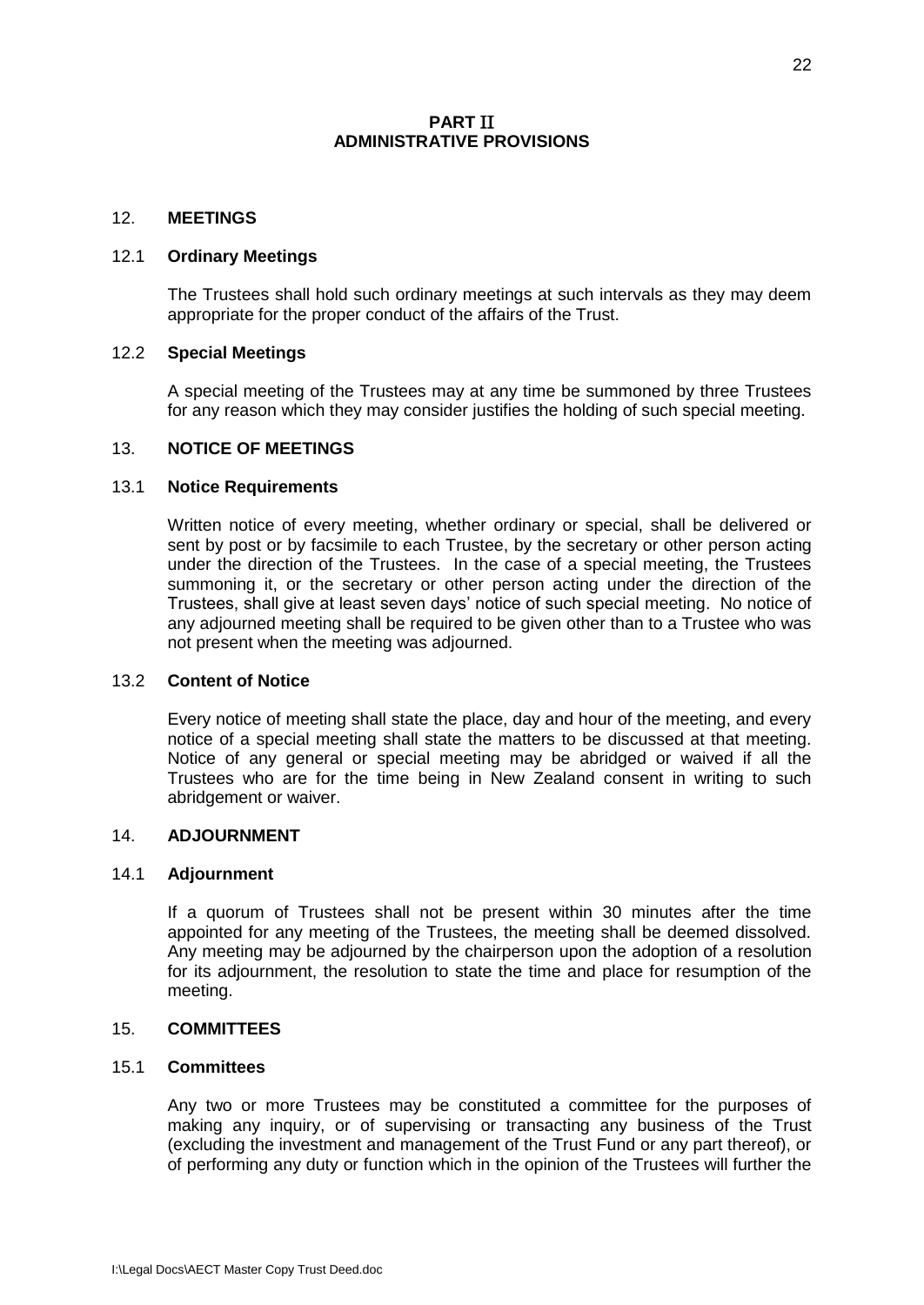purposes and objects of the Trust. Subject to these Rules and to any directions from time to time given by the Trustees, every such committee may regulate its own procedure. The quorum at any meeting of a committee of Trustees shall be a majority of its members for the time being.

### <span id="page-26-1"></span><span id="page-26-0"></span>16. **MINUTES**

#### 16.1 **Minute Book**

A minute book shall be provided and kept by the Trustees and all proceedings of the Trustees shall be entered in the minute book.

#### <span id="page-26-2"></span>16.2 **Evidence of Proceedings**

Minutes purporting to be signed by the chairperson of the meeting at which proceedings were conducted, or by the chairperson of the next succeeding meeting, shall be evidence of the proceedings concerned.

#### <span id="page-26-3"></span>16.3 **Meetings Deemed to be Regular**

Where minutes of any meeting have been made in accordance with the provisions of these Rules, then until the contrary is proved, the meeting shall be deemed to have been duly held and all proceedings at that meeting to have been properly conducted.

## <span id="page-26-5"></span><span id="page-26-4"></span>17. **RESOLUTIONS**

#### 17.1 **Written Resolution**

Notwithstanding any other provision of the Deed or of these Rules, a resolution in writing signed by all of the Trustees or (as the case may be) by all of the members of a committee of the Trustees, shall be as effective for all purposes as a resolution passed at a meeting of the Trustees or of such committee (as the case may be) duly convened, held, and constituted. Such resolution may consist of several documents in the same form, each signed by one or more of the Trustees or by one or more members of the committee (as the case may be).

## <span id="page-26-7"></span><span id="page-26-6"></span>18. **MEETINGS BY TELEPHONE**

#### 18.1 **Deemed to be a Meeting**

Notwithstanding any other provision of the Deed or of these Rules, the contemporaneous linking together by telephone or other means of communication of a number of the Trustees or members of a committee of the Trustees, being not less than a quorum, together with the secretary or a person acting secretarially, shall be deemed to constitute a meeting and all the provisions in these Rules as to meetings shall apply to any such meeting so long as the following conditions are met:

(a) All the Trustees for the time being entitled to receive notice of a meeting of the Trustees or of a committee of the Trustees as the case may be, shall be entitled to notice of a meeting by telephone or by other means of communication and to be linked accordingly for the purposes of such meeting. Notice of such meeting may be given by telephone or other means of communication.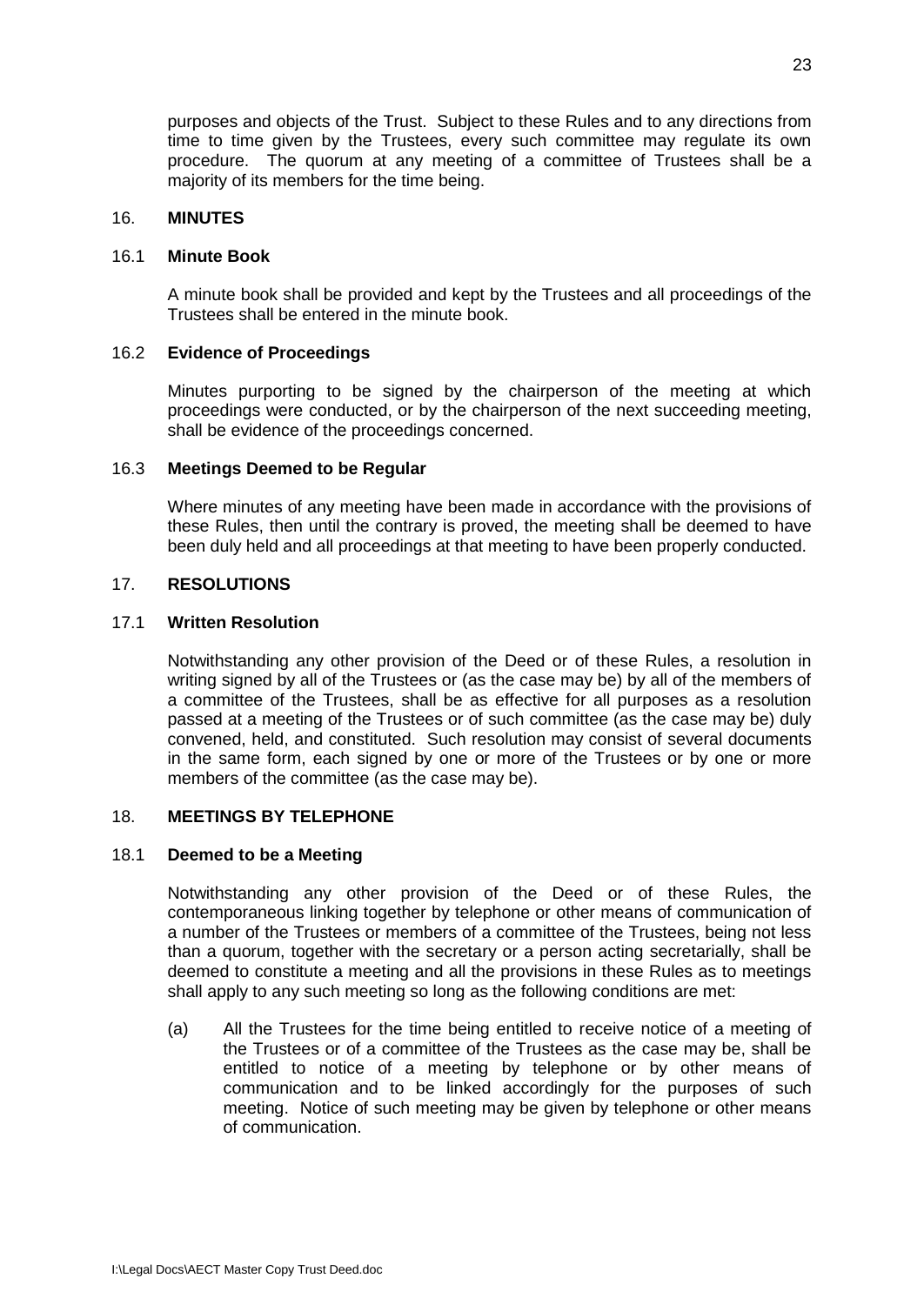- (b) Each of the Trustees taking part in the meeting, and the secretary or person acting secretarially, must be able to hear each of the others taking part as at the commencement of the meeting;
- (c) At the commencement of the meeting, each Trustee must acknowledge his or her presence for the purpose of such meeting to all of the others taking part, and
- (d) No Trustee taking part shall leave the meeting by disconnecting his or her telephone or other means of communication without having previously obtained the express consent of the chairperson of the meeting, and shall be presumed conclusively to have been present and to have formed part of the quorum at all times during the meeting unless he or she shall have obtained the express consent of the chairperson to leave such meeting.

## <span id="page-27-0"></span>18.2 **Evidence**

Minutes of the proceedings of any meeting held in accordance with Rule 18.1 shall be sufficient evidence of such proceedings and of the observance of all necessary formalities if certified as a correct minute by the chairperson of the meeting and by the secretary or other person acting secretarially.

## <span id="page-27-2"></span><span id="page-27-1"></span>19. **BANK ACCOUNTS**

## 19.1 **Keeping of Bank Accounts**

Bank accounts in the name of the Trust shall be opened and kept with a Bank or Banks selected from time to time by the Trustees. All sums of money received for the account of the Trust shall forthwith be paid to the credit of such account or accounts unless otherwise expressly ordered by the Trustees. All negotiable instruments and all receipts for moneys paid to the Trust shall be signed, drawn, accepted, endorsed, or otherwise executed as the case may be, in such manner as the Trustees shall from time to time determine.

## <span id="page-27-4"></span><span id="page-27-3"></span>20. **EXECUTION OF DOCUMENTS**

### 20.1 **Method of Execution**

All documents requiring to be executed by the Trustees shall be deemed to be validly executed and binding on the Trust if such documents have been entered into and executed by the authority of the Trustees previously given and signed by at least two Trustees and countersigned by the secretary or by another Trustee or by any other person approved by the Trustees for such purpose.

### <span id="page-27-6"></span><span id="page-27-5"></span>21. **GENERAL POWERS**

### 21.1 **Trustees to have all powers necessary**

Subject to the provisions of the Deed and of these Rules, the Trustees shall have the power to do all acts and things which they may consider proper or advantageous for accomplishing the purposes and objects of the Trust.